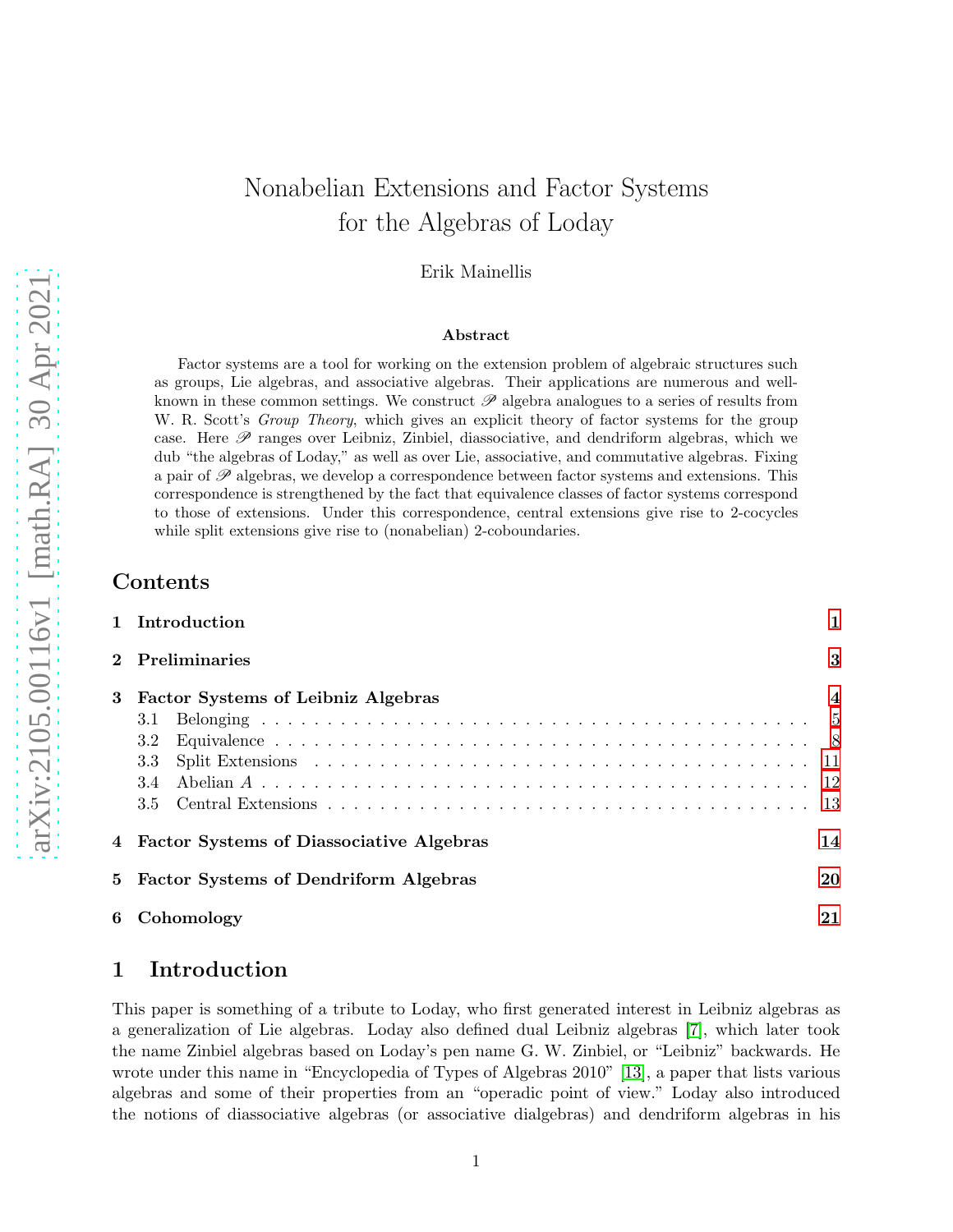paper "Dialgebras" [8]. The algebras of Loday fit nicely into the following commutative diagram of functors between the categories Zinb, Dend, Com, As, Dias, Lie, and Leib of Zinbiel, Dendriform, Commutative, Associative, Diassociative, Lie, and Leibniz algebras respectively. Said diagram depicts the symmetry of their corresponding operads under the Koszul duality, which falls across a vertical line through the category As. We take this diagram from Loday [8], although it has also appeared in a number of other papers concerning operads.



The objective of this paper is to establish an explicit theory of factor systems, also known as nonabelian 2-cocycles, for the algebras of Loday. Factor systems are a classic tool for working on the extension problem of algebraic structures. These concepts originated in the group setting and can be traced back to Schreier's 1926 paper [\[11\]](#page-21-1).<sup>[1](#page-1-0)</sup> In particular, consider a pair of  $\mathscr P$  algebras A and B (throughout,  $\mathscr P$  will range over the seven algebras above). The extension problem concerns the classification of all algebras L such that  $0 \to A \to L \to B \to 0$  is an extension of A by B. Factor systems yield an explicit multiplication on L and provide concrete tools for dealing with the relations among  $L$ ,  $A$ , and  $B$ . These tools are commonly assumed in the well-known settings, although are rarely justified in detail. Nevertheless, the implications of factor systems are considerable, a fact that has been heavily demonstrated in the settings of associative and Lie algebras (and, of course, groups).

The majority of applications for factor systems have involved the special case of central extensions. The corresponding central factor systems, also known as 2-cocycles, are, for example, used in [\[2\]](#page-21-2) to classify nilpotent associative algebras up to dimension 4. In [\[1\]](#page-21-3), the authors develop a method for classifying nilpotent Lie algebras that relies on central factor systems. Central factor systems give rise to the second cohomology group  $\mathcal{H}^2(B, A)$  of an algebra B with coefficients in a B-module A, yielding a characterization of central extensions by  $\mathcal{H}^2(B, A)$ . This, in turn, gives rise to nice exact sequences (see [\[5\]](#page-21-4) for example). The identities for factor systems of Lie algebras appear frequently in Lie theory. One such instance can be found in a section of Jacobson's *Lie Algebras* [\[4\]](#page-21-5) which concerns the theorems of Levi and Malcev-Harish-Chandra. On the other hand, a formulation of nonabelian factor systems for associative algebras is given in [\[3\]](#page-21-6), where the group  $\mathcal{H}_{nab}^2(B,A)$  of nonabelian factor systems is shown to be in 1-1 correspondence with Maurer-Cartan elements of a certain differential graded Lie algebra. Such a feat can also be performed in the Leibniz setting (see [\[6\]](#page-21-7)).

With these applications in mind, the intent of this paper is to serve as a starting point from which to advance extension theory in the settings of less-developed algebras. We continue to find results, some of which have been listed above, that rely on the assumptions of factor systems but have only been established for certain algebras. Furthermore, it is important to construct the more general nonabelian factor systems, which allows for work on noncentral extensions. Indeed, one of our current efforts involves extensions of nilpotent algebras, for which there are known results in the Lie setting that rely on factor systems. We plan to develop said results for all seven algebras in a future paper.

The final motivation for this paper is to appreciate the structure of factor systems themselves. In particular, consider the study of Leibniz algebras. We observe that much of Leibniz theory involves the generalization of Lie-theoretic results, which often carry over to the Leibniz setting

<span id="page-1-0"></span><sup>&</sup>lt;sup>1</sup>See also the introduction of [\[9\]](#page-21-8) for some discussion of factor systems and the extension problem.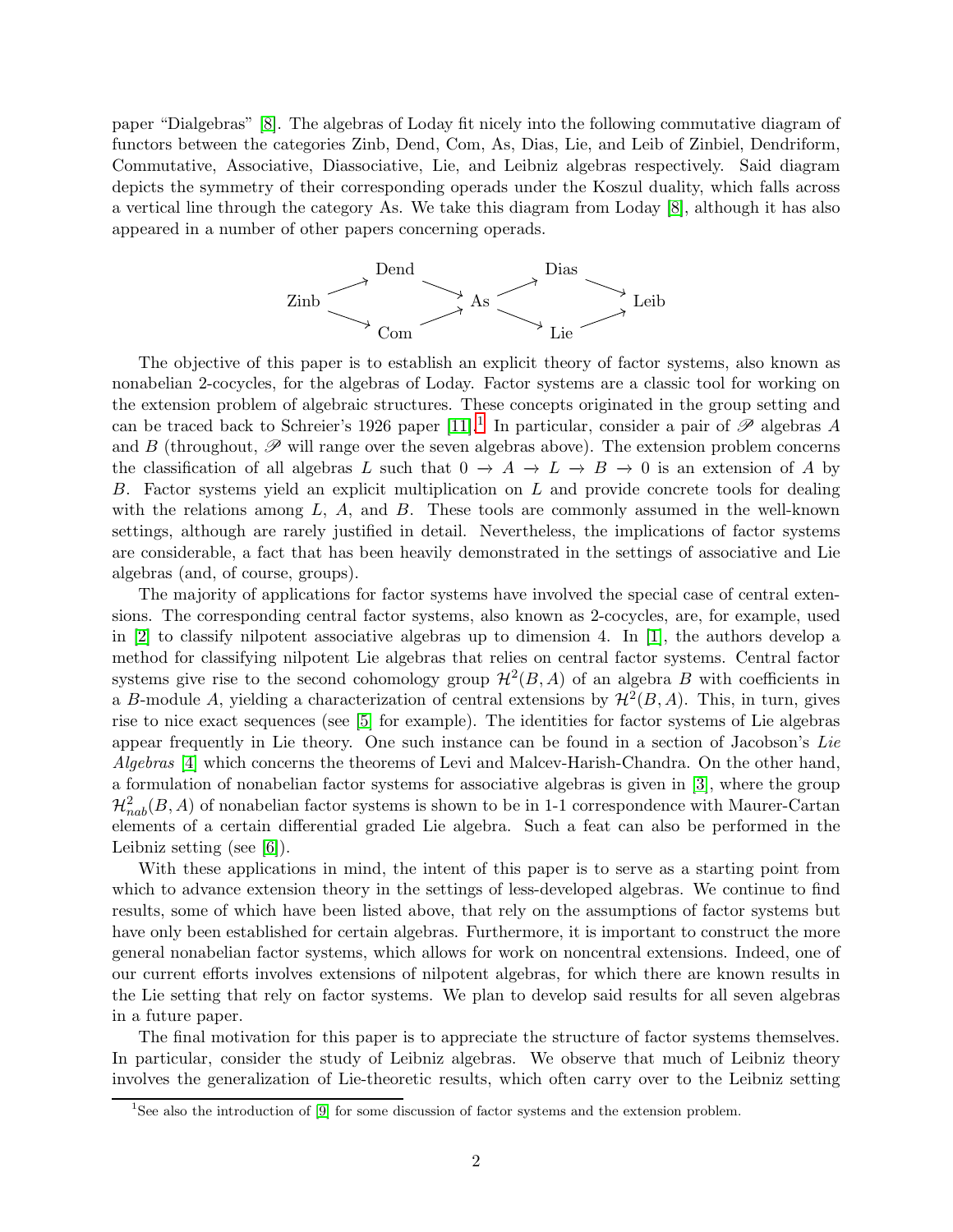with only slight adjustments. For example, there are entire proofs in Lie theory which hold for Leibniz algebras merely by replacing the bracket Lie algebra  $[A, B]$  with the sum Leibniz algebra  $AB + BA$ . Factor systems, however, are a case in which generalizing gives rise to considerably more complicated structures. One powerful aspect of our functorial diagram is that each northeast movement along its arrows corresponds to a generalization of algebra type. This fact can be reasoned by seeing each algebra as a special case of its northeast-adjacent category. Besides the usual Lie to Leibniz comparison, any Zinbiel algebra can be seen as a dendriform algebra with multiplications satisfying  $x \le y = y > x$ . Next, any commutative algebra is simply an associative algebra in which  $xy = yx$ . Finally, any associative algebra can be seen as a diassociative algebra in which  $x \dotplus y = x \dotplus y$ . Thus, any result that holds for the Leibniz, diassociative, and dendriform cases must necessarily hold for *all seven algebras*. The definitions of all seven factor systems are provided in this paper for the sake of structural comparison.

To develop a theory of factor systems, we take our methodology from a chapter in W. R. Scott's *Group Theory* [\[12\]](#page-21-9) which develops and investigates the correspondence between factor systems and extensions of groups. This research began as an effort to develop a Leibniz analogue of said chapter in order to work on extensions of nilpotent algebras. We later discovered that the Leibniz case had already appeared in a 2018 paper [\[6\]](#page-21-7) where a similar list of identities was obtained for nonabelian 2-cocycles. We then turned to the Zinbiel, diassociative, and dendriform cases, which we have not been able to find in written form. We have decided, however, to review the Leibniz case in explicit detail. The purpose is to provide a systematic approach to this theory as well as a self-contained paper with consistent notation. For the more complicated and obscure algebras, the results are thereby easier to follow.

This paper is structured as follows. For preliminaries, we define each type of algebra under consideration and provide a discussion of general extension theory for arbitrary algebras. The main work begins with the Leibniz analogue of the results in [\[12\]](#page-21-9). We next derive the diassociative analogue. These results can also be constructed for dendriform algebras via the same process as the diassociative case, replacing  $\exists$  with  $\leq$  and  $\vdash$  with  $\geq$ , although the identities which appear are uniquely determined by the different algebra structures. Thus do our results hold for all seven algebras via the above discussions. The definitions of the remaining factor systems are provided in the same sections as their generalizations. We conclude this paper with a brief discussion of the usual Leibniz cohomology and show how  $\mathcal{H}^2(B, A)$  characterizes extensions. The paper ends with a list of 2-cocycles and their defining identities. Said identities have appeared in [\[10\]](#page-21-10), but we collect them here for the sake of completeness.

### <span id="page-2-0"></span>2 Preliminaries

Let  $\mathbb F$  be a field. All algebras will be  $\mathbb F$ -vector spaces equipped with bilinear multiplications which satisfy certain identities. We first recall that a *Lie algebra* L has multiplication which is *alternating* and satisfies the *Jacobi identity*. Respectively, this means that  $xx = 0$  and  $(xy)z+(yz)x+(zx)y = 0$ for all  $x, y, z \in L$ . A *Leibniz algebra* L is another type of nonassociative algebra whose multiplication satisfies the *Leibniz identity*  $x(yz) = (xy)z + y(xz)$  for all  $x, y, z \in L$ . It is well-known that any multiplication which is alternating is also skew-symmetric (meaning  $xy = -yx$ ). Under skewsymmetry, the Leibniz identity can be rearranged to form the Jacobi identity, and thus Leibniz algebras are famously seen as the non-anticommutative generalization of Lie algebras.

Definition 1. A *Zinbiel algebra* Z is a nonassociative algebra with multiplication satisfying what we will call the *Zinbiel identity*  $(xy)z = x(yz) + x(zy)$  for all  $x, y, z \in Z$ .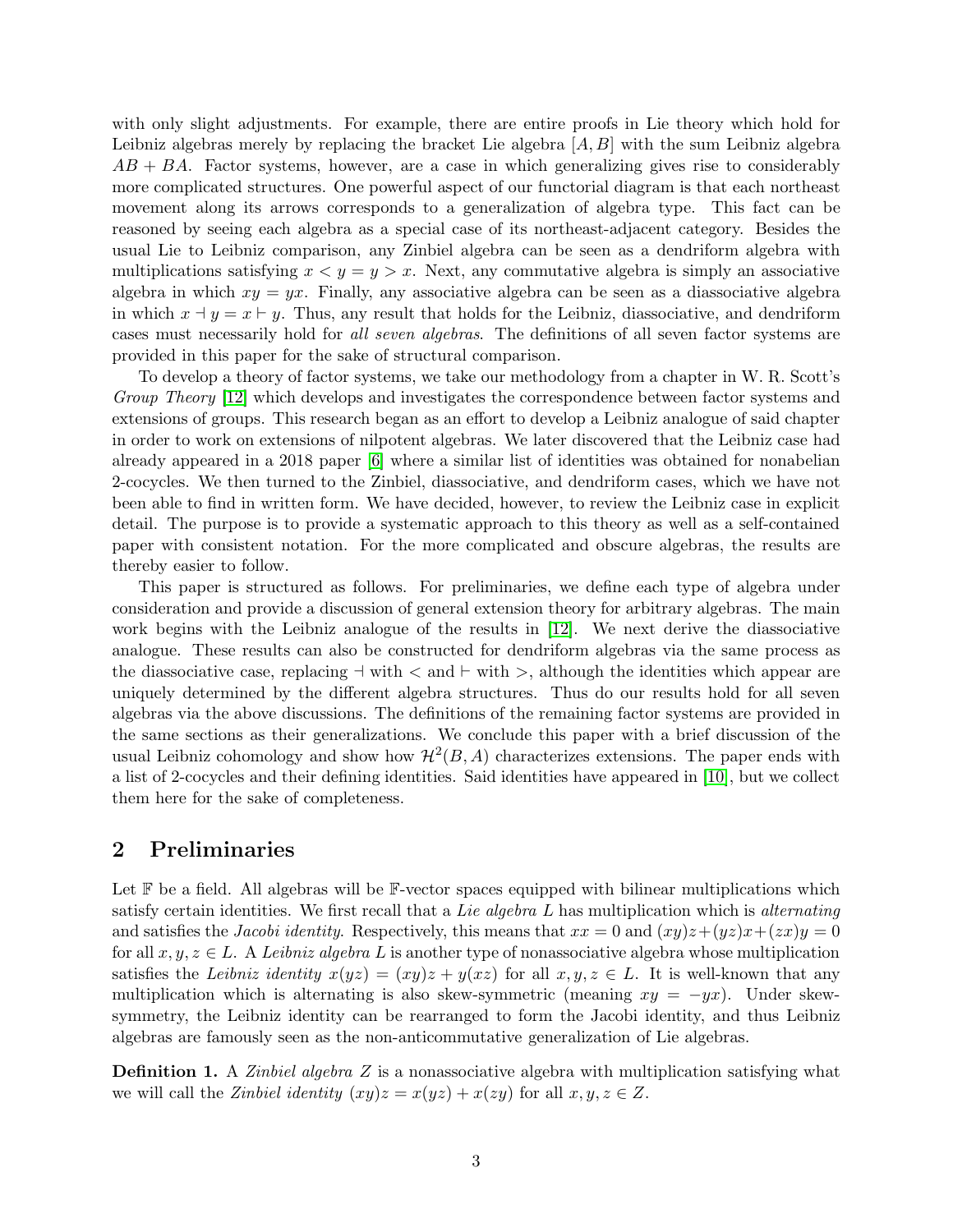**Definition 2.** A *diassociative algebra* D is a vector space equipped with two associative bilinear products  $\exists$  and  $\vdash$  which satisfy the following identities for all  $x, y, z \in D$ :

- D1.  $x \dashv (y \dashv z) = x \dashv (y \vdash z),$
- D2.  $(x \vdash y) \dashv z = x \vdash (y \dashv z)$ ,

D3. 
$$
(x - y) \vdash z = (x \vdash y) \vdash z.
$$

**Definition 3.** A *dendriform algebra*  $E$  is a vector space equipped with two bilinear products  $\lt$ and > which satisfy the following identities for all  $x, y, z \in E$ :

- E1.  $(x < y) < z = x < (y < z) + x < (y > z)$ ,
- E2.  $(x > y) < z = x > (y < z),$
- E3.  $(x < y) > z + (x > y) > z = x > (y > z)$ .

We now review extensions. Let  $\mathscr P$  denote a type of algebra (e.g. Lie, Leibniz, diassociative) and let A and B be arbitrary  $\mathscr P$  algebras. An *extension of* A by B is a short exact sequence of the form  $0 \to A \stackrel{\sigma}{\to} L \stackrel{\pi}{\to} B \to 0$  where L is a  $\mathscr P$  algebra and  $\sigma$  and  $\pi$  are *homomorphisms*, i.e. linear maps that preserve the  $\mathscr P$  structure. A *section* of the extension is a linear map  $T : B \to L$  such that  $\pi T = I_B$ . Two extensions  $0 \to A \xrightarrow{\sigma_1} L_1 \xrightarrow{\pi_1} B \to 0$  and  $0 \to A \xrightarrow{\sigma_2} L_2 \xrightarrow{\pi_2} B \to 0$  of A by B are called *equivalent* if there exists an isomorphism  $\tau : L_1 \to L_2$  such that the diagram

$$
0 \longrightarrow A \xrightarrow{\sigma_1} L_1 \xrightarrow{\pi_1} B \longrightarrow 0
$$
  
\n
$$
\downarrow id \qquad \qquad \downarrow \tau \qquad \qquad \downarrow id
$$
  
\n
$$
0 \longrightarrow A \xrightarrow{\sigma_2} L_2 \xrightarrow{\pi_2} B \longrightarrow 0
$$

commutes, i.e. if  $\tau \sigma_1 = \sigma_2$  and  $\pi_2 \tau = \pi_1$ . The isomorphism  $\tau$  is called an *equivalence*. An extension  $0 \to A \xrightarrow{\sigma} L \xrightarrow{\pi} B \to 0$  of A by B is said to *split* if there exists a homomorphism  $T : B \to L$  which is also a section. An extension  $0 \to A \stackrel{\sigma}{\to} L \stackrel{\pi}{\to} B \to 0$  is called *central* if  $\sigma(A)$  is contained in the center Z(L) of L, and *abelian* if L is abelian.

It is readily verified that equivalence of extensions is an equivalence relation. Moreover, if an extension splits, then so does every equivalent extension. Indeed, let  $0 \to A \xrightarrow{\sigma_1} L_1 \xrightarrow{\pi_1} B \to 0$  be a split extension which is equivalent to another extension  $0 \to A \xrightarrow{\sigma_2} L_2 \xrightarrow{\pi_2} B \to 0$  via an equivalence  $\tau$ . Then there is a homomorphism  $T_1 : B \to L_1$  such that  $\pi_1 T_1 = I_B$ , which implies that  $T_2 = \tau T_1$ is a homomorphism from B into  $L_2$  satisfying  $\pi_2 T_2 = \pi_2 \tau T_1 = \pi_1 T_1 = I_B$ . Finally, since an equivalence is an isomorphism, it is straightforward to verify that extensions which are equivalent to abelian extensions are abelian, and extensions which are equivalent to central extensions are central.

### <span id="page-3-0"></span>3 Factor Systems of Leibniz Algebras

As with the group case, a factor system of algebras is a tuple of maps together with a set of identities that said maps satisfy. In particular, a Leibniz factor system involves three maps and seven defining identities while a Lie factor system involves only two maps and three identities. The Lie identities are, of course, well-known. The definitions of factor systems for both Lie and Leibniz algebras are stated here for the sake of comparison. Recall that  $ad<sup>l</sup>$  and  $ad<sup>r</sup>$  denote the left and right multiplication operators respectively; ad<sup>l</sup> is simply called ad in the Lie case since ad<sup>r</sup> = - ad.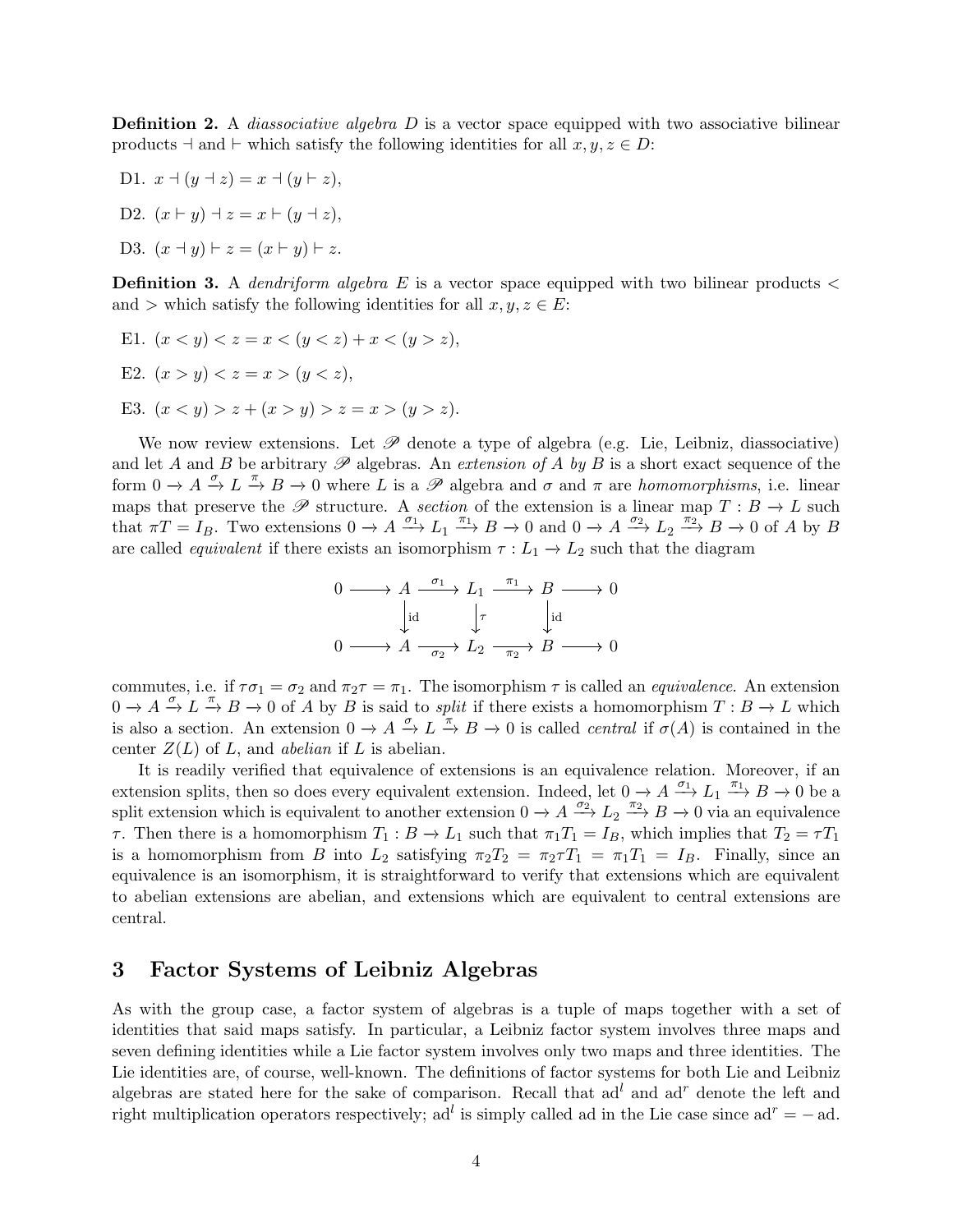**Definition 4.** Let A and B be Leibniz algebras. A *factor system* of A by B is a tuple of maps  $(\varphi, \varphi', f)$  where

 $\varphi : B \to \mathrm{Der}(A)$  is linear,

 $\varphi': B \to \mathscr{L}(A)$  is linear,

 $f : B \times B \to A$  is bilinear

such that

1. 
$$
m(\varphi(i)n) = (\varphi'(i)m)n + \varphi(i)(mn)
$$
  
\n2. 
$$
m(\varphi'(i)n) = \varphi'(i)(mn) + n(\varphi'(i)m)
$$
  
\n3. 
$$
ad_{f(i,j)}^r + \varphi'(ij) = \varphi'(j)\varphi'(i) + \varphi(i)\varphi'(j)
$$
  
\n4. 
$$
\varphi(i)(mn) = (\varphi(i)m)n + m(\varphi(i)n)
$$
  
\n5. 
$$
\varphi(i)\varphi(j) = \varphi(ij) + \varphi(j)\varphi(i) + ad_{f(i,j)}^l
$$
  
\n6. 
$$
\varphi(i)\varphi'(j) = \varphi'(j)\varphi(i) + \varphi'(ij) + ad_{f(i,j)}^r
$$
  
\n7. 
$$
f(i,jk) + \varphi(i)f(j,k) = f(ij,k) + \varphi'(k)f(i,j) + f(j,ik) + \varphi(j)f(i,k)
$$

are satisfied for all  $m, n \in A$  and  $i, j, k \in B$ . Note that the fourth identity allows for  $\varphi : B \to \text{Der}(A)$ .

**Definition 5.** Let A and B be Lie algebras with multiplications denoted by bracket and consider the natural Lie algebra structure on Der(A) under the commutator bracket. A *factor system* of A by B is a pair  $(\varphi, f)$  of functions

 $\varphi : B \to \mathrm{Der}(A)$  linear,

 $f : B \times B \to A$  bilinear

such that

1. 
$$
f(i, j) = -f(j, i)
$$

2. 
$$
\varphi[i,j] = [\varphi(i), \varphi(j)] - \mathrm{ad}_{f(i,j)}
$$

3.  $\varphi(k)f(i, j) + \varphi(i)f(j, k) + \varphi(j)f(k, i) = f([i, j], k) + f([j, k], i) + f([k, i], j)$ 

for all  $i, j, k \in B$ .

### <span id="page-4-0"></span>3.1 Belonging

Our first goal is to construct a correspondence between factor systems and extensions. Consider an extension  $0 \to A \xrightarrow{\sigma} L \xrightarrow{\pi} B \to 0$  of A by B and a section  $T : B \to L$ . Consider also the linear maps  $\rho: L \to \mathrm{Der}(\sigma(A))$  and  $\rho': L \to \mathscr{L}(\sigma(A))$  defined by  $\rho(x) = \mathrm{ad}_x^l|_{\sigma(A)}$  and  $\rho'(x) = \mathrm{ad}_x^r|_{\sigma(A)}$ respectively for  $x \in L$ . Put simply, these maps denote the left and right multiplication operators that act on the image of  $\sigma$  in L. We next use  $\rho$  and  $\rho'$  to define the maps  $P: L \to Der(A)$  and  $P': L \to \mathscr{L}(A)$  by  $P(x) = \sigma^{-1} \rho(x) \sigma$  and  $P'(x) = \sigma^{-1} \rho'(x) \sigma$  respectively, formalizing a way for L to act on A. To work explicitly with these maps, one computes  $P(x)m = \sigma^{-1}\rho(x)\sigma(m) = \sigma^{-1}(x\sigma(m))$ and  $P'(x)m = \sigma^{-1}\rho'(x)\sigma(m) = \sigma^{-1}(\sigma(m)x)$  for any  $m \in A$  and  $x \in L$ . The maps  $\varphi$  and  $\varphi'$  of a factor system are ways for B to act on A. It is thus natural to compose P and P' with T, as well as to define f in terms of  $T$ , which leads to Definition [6.](#page-5-0) What follows are two converse results that form the framework for our correspondence.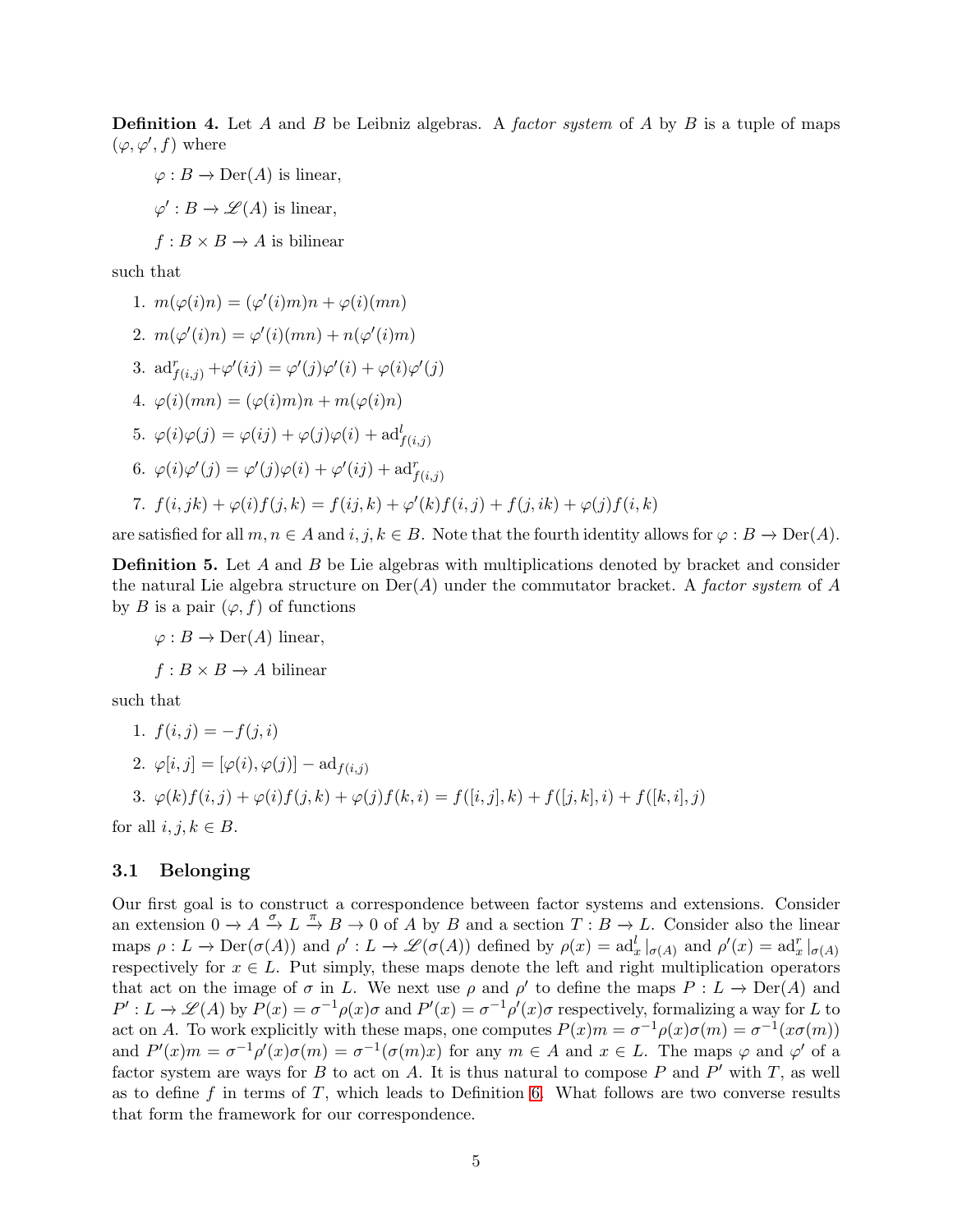<span id="page-5-0"></span>**Definition 6.** A factor system  $(\varphi, \varphi', f)$  of A by B *belongs* to the extension  $0 \to A \xrightarrow{\sigma} L \xrightarrow{\pi} B \to 0$ and T if  $\varphi = PT$ ,  $\varphi' = P'T$ , and  $\sigma(f(i,j)) = T(i)T(j) - T(ij)$  for all  $i, j \in B$ .

<span id="page-5-1"></span>**Theorem 3.1.** *Given an extension*  $0 \to A \xrightarrow{\sigma} L \xrightarrow{\pi} B \to 0$  *of* A *by* B *and section*  $T : B \to L$ *, there exists a unique factor system*  $(\varphi, \varphi', f)$  *of* A *by* B *belonging to the extension and* T.

*Proof.* Let  $\varphi = PT$  and  $\varphi' = P'T$ . To define f, one notes that  $T(i)T(j) - T(ij) \in \ker \pi$  for any  $i, j \in B$ . By exactness, there exists an element  $c_{i,j} \in A$  such that  $\sigma(c_{i,j}) = T(i)T(j) - T(ij)$ . Let f be defined by  $f(i, j) = c_{i,j}$ . One may verify that  $f : B \times B \to A$  is bilinear by applying  $\sigma$  to perform the computation and then applying  $\sigma^{-1}$ . It remains to verify that  $(\varphi, \varphi', f)$  is a factor system. We compute:

1. 
$$
m(\varphi(i)n) = \sigma^{-1}(\sigma(m)T(i)\sigma(n)))
$$
  
\t
$$
= \sigma^{-1}((\sigma(m)T(i))\sigma(n) + T(i)(\sigma(m)\sigma(n)))
$$
  
\t
$$
= (\varphi'(i)m) + \varphi(i)(mn),
$$
  
\t
$$
= \sigma^{-1}((\sigma(m)(\sigma(n)T(i)))
$$
  
\t
$$
= \sigma^{-1}((\sigma(m)(\sigma(n)T(i)))
$$
  
\t
$$
= \sigma^{-1}((\sigma(m)\sigma(n))T(i) + \sigma(n)(\sigma(m)T(i)))
$$
  
\t
$$
= \varphi'(i)(mn) + n(\varphi'(i)m),
$$
  
\t
$$
= \sigma^{-1}((\sigma(m)T(i))T(j) + \sigma(m)T(ij) + \sigma(m)T(ij)))
$$
  
\t
$$
= \sigma^{-1}(\sigma(m)T(i))T(j) + T(i)(\sigma(m)T(j)))
$$
  
\t
$$
= \sigma^{-1}(\sigma(m)T(i))T(j) + T(i)(\sigma(m)T(j)))
$$
  
\t
$$
= \sigma^{-1}(\sigma(m)T(i))T(j) + T(i)(\sigma(m)T(j)))
$$
  
\t
$$
= \sigma^{-1}(\sigma(m)T(i))T(j) + \sigma^{-1}(\sigma(m)T(i))T(j) + \sigma^{-1}(\sigma(m)T(i))T(j) + \sigma(m)T(i))
$$
  
\t
$$
= \varphi'(j)(\varphi'(i)m) + \varphi(i)(\varphi'(j)m)),
$$
  
\t
$$
= \sigma^{-1}((T(i)\sigma(m))\sigma(n) + \sigma(m)(T(i)\sigma(n)))
$$
  
\t
$$
= (\varphi(i)m) + m(\varphi(i)n),
$$
  
\t
$$
= \sigma^{-1}(\sigma(f(i,j))\sigma(m) - T(ij)\sigma(m) + T(j)(T(i)\sigma(m)) + T(ij)\sigma(m))
$$
  
\t
$$
= \sigma^{-1}(\sigma(f(i,j))\sigma(m)) + \sigma^{-1}(\sigma(T(j))\sigma(\sigma^{-1}\rho(T(i))\sigma(m)) + \sigma^{-1}(\sigma(T(i)j))\sigma(m))
$$
  
\t
$$
= \sigma^{-1}(\sigma(f(i)\sigma(m))T(j) + \sigma(m)(T(i))T(j)) + \sigma(m)T(ij) - \sigma(m)T(ij))
$$
  
\t
$$
=
$$

 $\Box$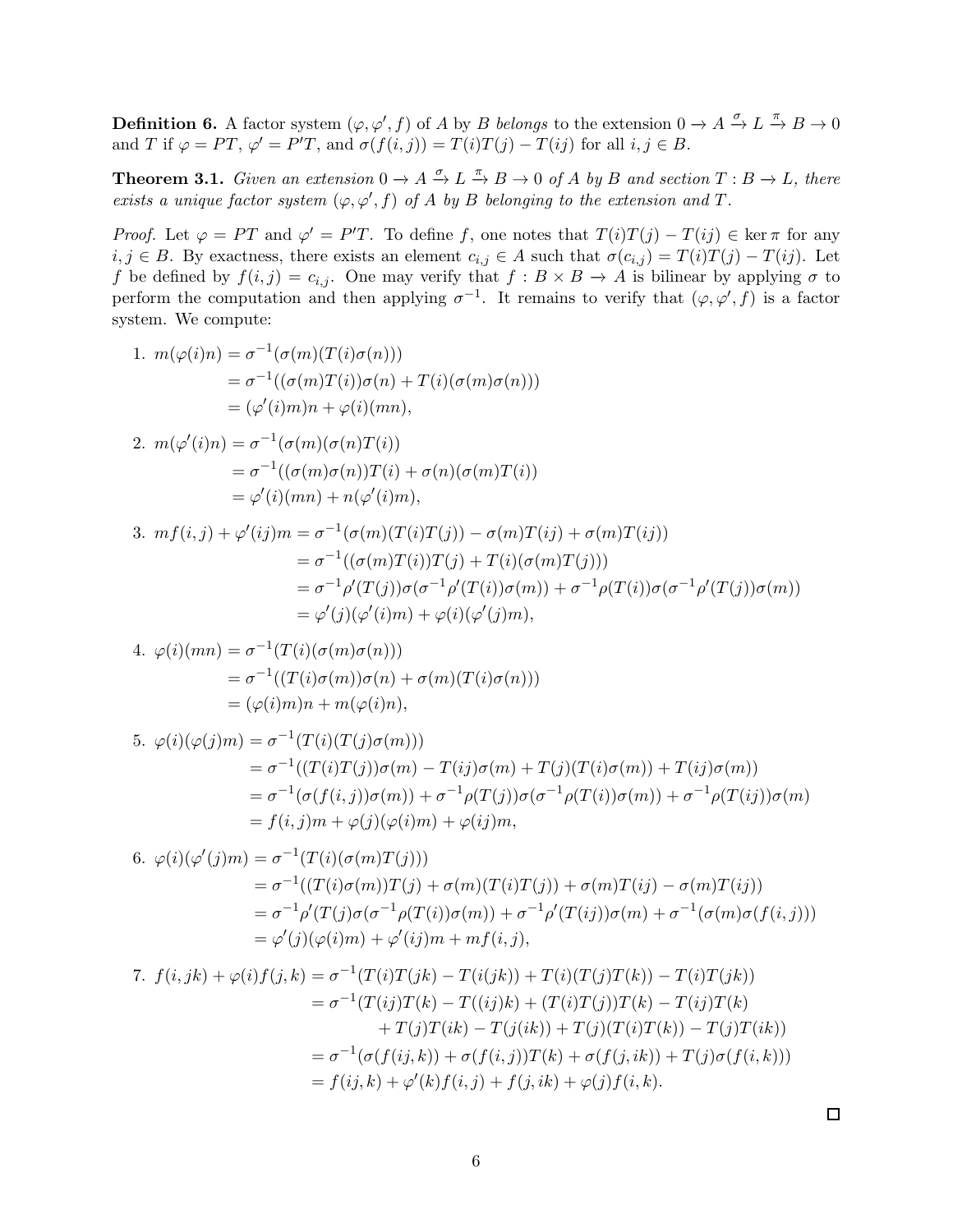<span id="page-6-1"></span>**Theorem 3.2.** *(Converse to Theorem [3.1\)](#page-5-1) Let*  $(\varphi, \varphi', f)$  *be a factor system of* A *by* B and let L *denote the vector space*  $A \oplus B$  *with multiplication*  $(m, i)(n, j) = (mn + \varphi(i)n + \varphi'(j)m + f(i, j), ij)$ *for*  $m, n \in A$  *and*  $i, j \in B$ *. Let*  $\sigma : A \to L$  *by*  $\sigma(m) = (m, 0), \pi : L \to B$  *by*  $\pi(m, i) = i$ *, and*  $T: B \to L$  *by*  $T(i) = (0, i)$ *. Then* 

- *1.* L *is a Leibniz algebra.*
- 2.  $0 \to A \xrightarrow{\sigma} L \xrightarrow{\pi} B \to 0$  *is an extension.*
- *3.*  $\pi T = I = I_B$ .
- 4. The factor system  $(\varphi, \varphi', f)$  belongs to the extension and  $T$ .

*Proof.* For part 1, the multiplication defined on L is clearly linear, and so it suffices to show that the Leibniz identity holds. One computes<sup>[2](#page-6-0)</sup>

$$
(m,i)((n,j)(p,k)) = (m(np) + m(\varphi(j)p) + m(\varphi'(k)n) + mf(j,k) + \varphi(i)(np) + \varphi(i)(\varphi(j)p) + \varphi(i)(\varphi'(k)n) + \varphi(i)f(j,k) + \varphi'(jk)m + f(i,jk) , i(jk) = ((mn)p + n(mp) + (\varphi'(j)m)p + \varphi(j)(mp) + \varphi'(k)(mn) + n(\varphi'(k)m) Letib. + \varphi'(k)(\varphi'(j)m) + \varphi(j)(\varphi'(k)m) + (\varphi(i)n)p + n(\varphi(i)p) + \varphi'(k)(\varphi'(j)m) + \varphi(j)(\varphi'(k)m) + (\varphi(i)n)p + n(\varphi(i)p) = \frac{1}{3} + \underbrace{f(i,j)p + \varphi(ij)p + \varphi(j)(\varphi(i)p)}_{5} + \underbrace{\varphi'(k)(\varphi(i)n) + nf(i,k) + \varphi'(ik)n}_{6} + \underbrace{f(ij,k) + \varphi'(k)f(i,j) + f(j,ik) + \varphi(j)f(i,k)}_{7} , (ij)k + j(ik)
$$

where "Leib." marks the equalities that follow from the Leibniz identities on  $A$  and  $B$ , and numbers 1, . . . , 7 mark the equalities that follow from the axioms of the given factor system. Expanding the sum  $((m, i)(n, j)(p, k)+(n, j)((m, i)(p, k))$  via multiplication on L yields the same outcome. Hence  $L$  is a Leibniz algebra.

For part 2, we first compute  $\sigma(mn) = (mn, 0) = (m, 0)(n, 0) = \sigma(m)\sigma(n)$  and

$$
\pi((m,i)(n,j)) = \pi(mn + \varphi(i)n + \varphi'(j)m + f(i,j), ij)
$$
  
= ij  
=  $\pi(m,i)\pi(n,j)$ 

which implies that  $\sigma$  and  $\pi$  are homomorphisms. Moreover, the exactness of  $0 \to A \xrightarrow{\sigma} L \xrightarrow{\pi} B \to 0$ is trivial. Part 3 is also immediate. For part 4, let  $m \in A$  and  $i, j \in B$ . Then

$$
PT(i)m = \sigma^{-1}((0, i)(m, 0))
$$
  
=  $\sigma^{-1}(\varphi(i)m + f(i, 0), 0)$   
=  $\varphi(i)m$ 

implies that  $PT = \varphi$ . The equality  $P'T = \varphi'$  holds by similar computation. Finally,  $\sigma(f(i, j)) =$  $(f(i, j), 0) = (0, i)(0, j) - (0, ij) = T(i)T(j) - T(ij)$ . Hence our factor system belongs to the extension and T. □

<span id="page-6-0"></span><sup>&</sup>lt;sup>2</sup>It was from this computation that the axioms of factor systems were chosen.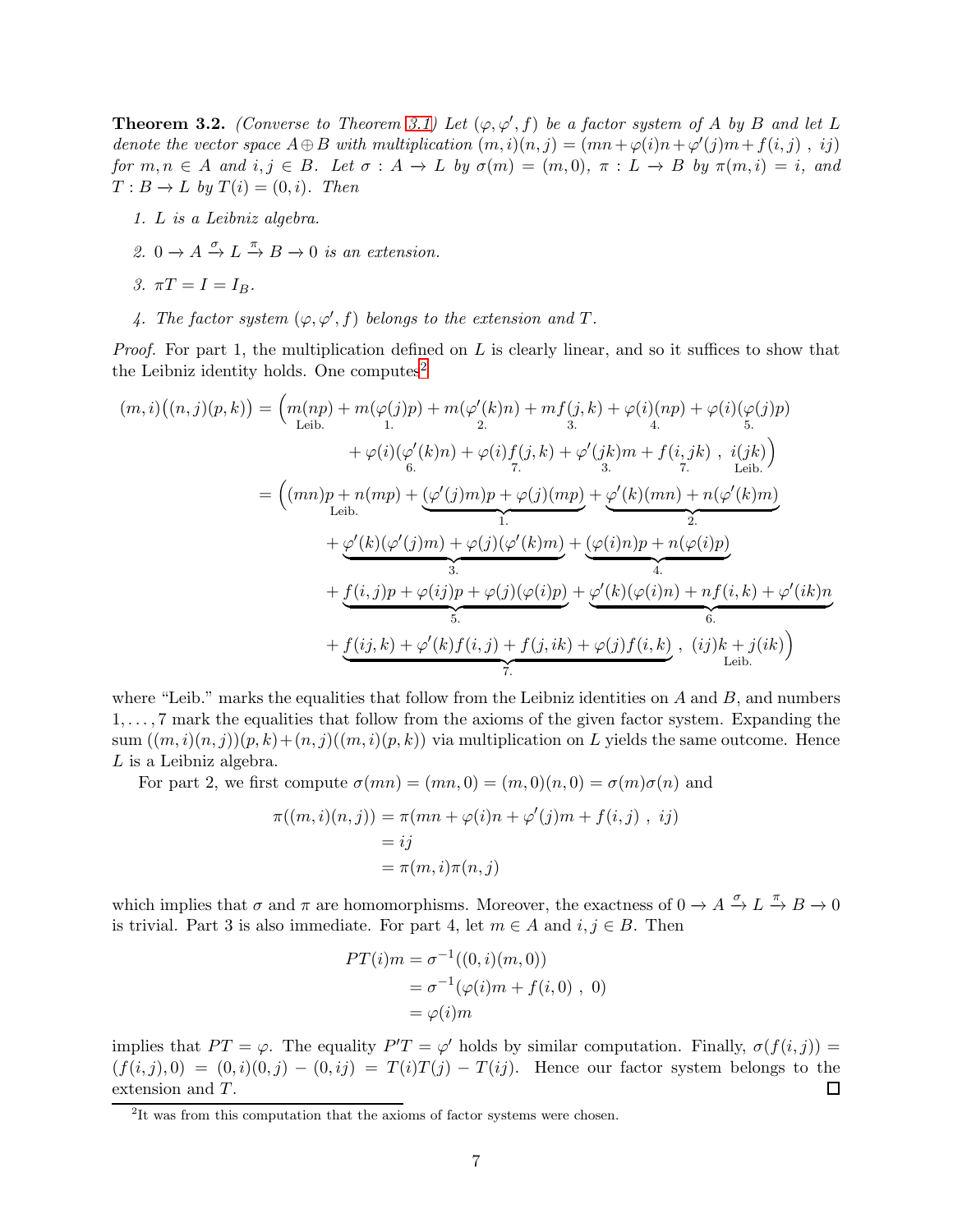#### <span id="page-7-0"></span>3.2 Equivalence

We now define a relation between factor systems under which a change in  $T$  (to an equivalent extension) results in a change in the corresponding factor system to an equivalent factor system. Such a notion establishes equivalence classes of factor systems that correspond to equivalence classes of extensions. Thus Theorem [3.3](#page-7-1) strengthens the correspondence of the first two theorems.

**Definition 7.** Factor systems  $(\varphi, \varphi', f)$  and  $(\psi, \psi', g)$  of A by B are called *equivalent* if there exists a linear transformation  $E : B \to A$  such that

1. 
$$
\psi(i) = \varphi(i) + \mathrm{ad}_{E(i)}^l,
$$

- 2.  $\psi'(i) = \varphi'(i) + \mathrm{ad}_{E(i)}^r$
- 3.  $g(i, j) = f(i, j) + \varphi'(j)E(i) + \varphi(i)E(j) + E(i)E(j) E(ij)$

for all  $i, j \in B$ . The function E is called an *equivalence*.

<span id="page-7-1"></span>**Theorem 3.3.** If the factor system  $(\varphi_1, \varphi'_1, f_1)$  belongs to the extension  $0 \to A \xrightarrow{\sigma_1} L_1 \xrightarrow{\pi_1} B \to 0$ and  $T_1$  and the factor system  $(\varphi_2, \varphi'_2, f_2)$  belongs to the extension  $0 \to A \xrightarrow{\sigma_2} L_2 \xrightarrow{\pi_2} B \to 0$  and  $T_2$ , *then the factor systems are equivalent if and only if the extensions are equivalent.*

*Proof.* ( $\implies$ ) Assume the factor systems are equivalent and let E be the corresponding equivalence. Recall that an equivalence of extensions requires an isomorphism  $\tau : L_1 \to L_2$  such that  $\tau \sigma_1 = \sigma_2$ and  $\pi_2\tau = \pi_1$ . We know that any element in  $L_1$  has a unique representation of the form  $T_1(i)+\sigma_1(m)$ for  $i \in B$  and  $m \in A$ . Define  $\tau(T_1(i) + \sigma_1(m)) = T_2(i) + \sigma_2(-E(i) + m)$ . Clearly  $\tau$  is linear. To show that  $\tau$  preserves multiplication, consider elements  $a, b \in L_1$  with unique representations  $a = T_1(i) + \sigma_1(m)$  and  $b = T_1(j) + \sigma_1(n)$ . We first compute

$$
\tau(ab) = \tau(T_1(i)T_1(j) + \sigma_1(m)T_1(j) + T_1(i)\sigma_1(n) + \sigma_1(m)\sigma_1(n))
$$
  
=  $\tau(T_1(ij) + \sigma_1(f_1(i,j) + \varphi'_1(j)m + \varphi_1(i)n + mn))$  belonging  
=  $T_2(ij) + \sigma_2(-E(ij) + f_1(i,j) + \varphi'_1(j)m + \varphi_1(i)n + mn).$ 

On the other hand, one computes

$$
\tau(a)\tau(b) = T_2(i)T_2(j) + T_2(i)\sigma_2(-E(j)) + T_2(i)\sigma_2(n) + \sigma_2(-E(i))T_2(j) \n+ \sigma_2(m)T_2(j) + \sigma_2(-E(i))\sigma_2(-E(j)) + \sigma_2(m)\sigma_2(-E(j)) \n+ \sigma_2(-E(i))\sigma_2(n) + \sigma_2(m)\sigma_2(n) \n= T_2(ij) + \sigma_2(f_2(i,j) - \varphi_2(i)E(j) + \varphi_2(i)n - \varphi'_2(j)E(i) \qquad \text{belonging} \n+ \varphi'_2(j)m + E(i)E(j) - mE(j) - E(i)n + mn) \n= T_2(ij) + \sigma_2(p)
$$

where  $p \in A$  is the expression in the argument of  $\sigma_2$ . Since  $T_2(ij)$  is the only  $T_2$  term on both sides, it remains to check the  $\sigma_2$  parts. Compute

$$
p = f_1(i, j) + \varphi'_1(j)E(i) + \varphi_1(i)E(j) + E(i)E(j) - E(ij)
$$
 equivalence axiom 3  
\n
$$
-\varphi_1(i)E(j) - E(i)E(j) + \varphi_1(i)n + E(i)n
$$
 equivalence axiom 1  
\n
$$
-\varphi'_1(j)E(i) - E(i)E(j) + \varphi'_1(j)m + mE(j)
$$
 equivalence axiom 2  
\n
$$
+ E(i)E(j) - mE(j) - E(i)n + mn
$$
  
\n
$$
= f_1(i, j) - E(ij) + \varphi_1(i)n + \varphi'_1(j)m + mn.
$$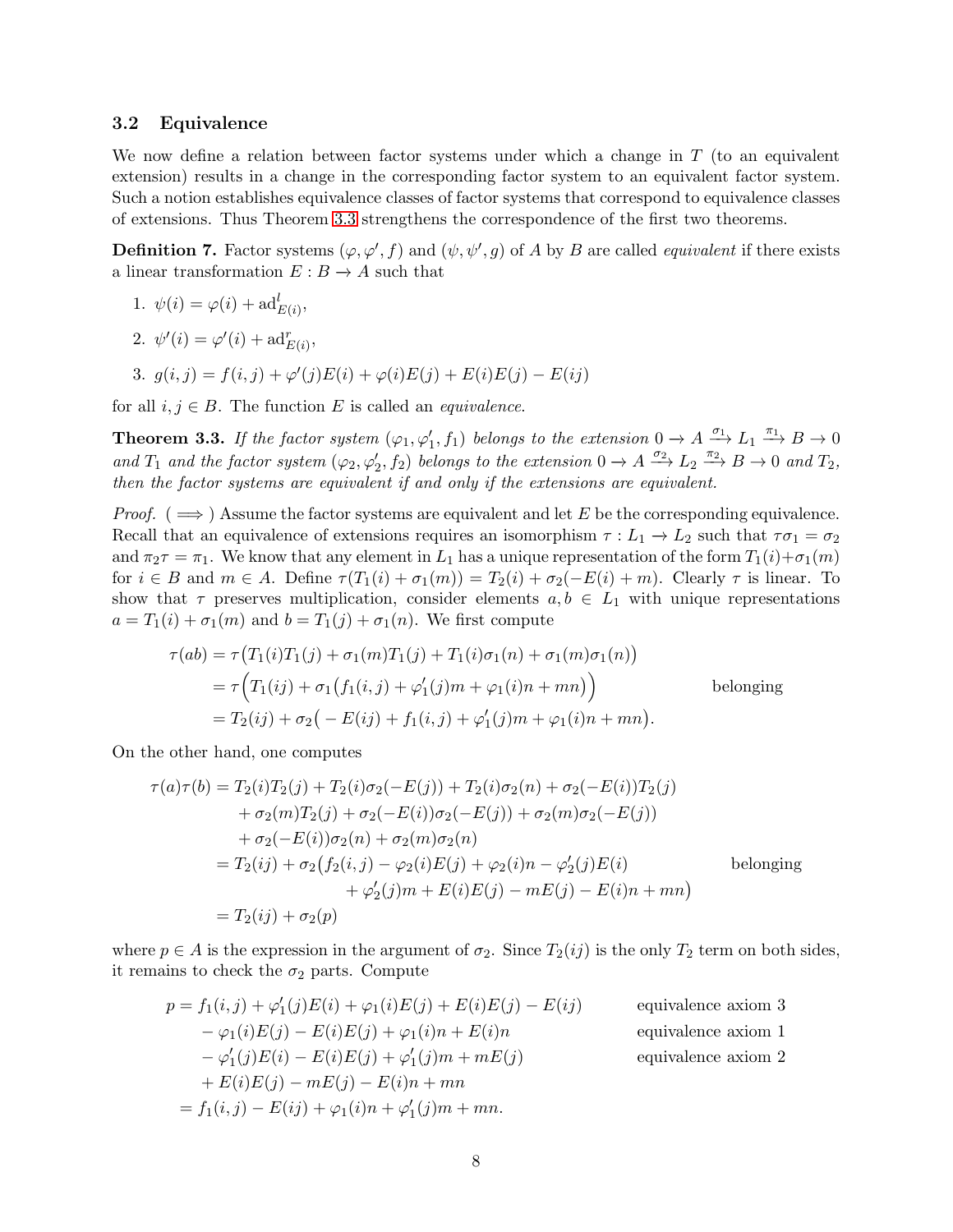Thus  $\tau$  preserves multiplication. The computation

$$
\pi(T_1(i) + \sigma_1(m)) = i
$$
  
=  $\pi_2(T_2(i) + \sigma_2(-E(i) + m))$   
=  $\pi_2\tau(T_1(i) + \sigma_1(m))$ 

implies that  $\pi_1 = \pi_2 \tau$ . Finally,  $\tau \sigma_1(m) = \sigma_2(m)$  for all  $m \in A$  by the definition of  $\tau$ . Hence  $\tau \sigma_1 = \sigma_2$  and the extensions are equivalent.

 $($   $\Leftarrow$   $)$  Conversely, assume that the extensions are equivalent. Then there exists an isomorphism  $\tau: L_1 \to L_2$  such that  $\tau \sigma_1 = \sigma_2$  and  $\pi_2 \tau = \pi_1$ . The equality  $\pi_1 \tau^{-1} T_2(i) = \pi_2 T_2(i) = \pi_1 T_1(i)$  holds for any  $i \in B$ , yielding an element  $\tau^{-1}T_2(i) - T_1(i) \in \ker \pi_1$ . By exactness,  $\ker \pi_1 = \text{Im } \sigma_1$ , and so there exists an element  $n_i \in A$  such that  $\tau^{-1}T_2(i) = T_1(i) + \sigma_1(n_i)$ . Define  $E : B \to A$  by  $E(i) = n_i$ . It remains to verify that E is an equivalence. One computes:

1. 
$$
\varphi_2(i)n = P_2T_2(i)n - n_i n + n_i n
$$
  
\n
$$
= \sigma_2^{-1}(T_2(i)\sigma_2(n) - \sigma_2(n_i)\sigma_2(n)) + E(i)n
$$
\n
$$
= \sigma_1^{-1}\tau^{-1}((\tau T_1(i) + \tau \sigma_1(n_i))\tau \sigma_1(n) - \tau \sigma_1(n_i n)) + E(i)n
$$
\n
$$
= \sigma_1^{-1}(T_1(i)\sigma_1(n) + \sigma_1(n_i n) - \sigma_1(n_i n)) + E(i)n
$$
\n
$$
= \varphi_1(i)n + E(i)n,
$$

2. 
$$
\varphi'_2(j)m = P'_2T_2(j)m - mn_j + mn_j
$$
  
\t\t\t $= \sigma_2^{-1}(\sigma_2(m)T_2(j) - \sigma_2(m)\sigma_2(n_j)) + mE(j)$   
\t\t\t $= \sigma_1^{-1}\tau^{-1}(\tau\sigma_1(m)(\tau T_1(j) + \tau\sigma_1(n_j)) - \tau\sigma_1(mn_j)) + mE(j)$   
\t\t\t $= \sigma_1^{-1}(\sigma_1(m)T_1(j) - \sigma_1(m)\sigma_1(n_j) - \sigma_1(mn_j))) + mE(j)$   
\t\t\t $= \varphi'_1(j)m + mE(j),$ 

3. 
$$
f_2(i,j) = \sigma_2^{-1}(T_2(i)T_2(j) - T_2(ij))
$$
  
\t $= \sigma_1^{-1}\tau^{-1}((\tau T_1(i) + \tau \sigma_1(n_i))(\tau T_1(j) + \tau \sigma_1(n_j)) - \tau T_1(ij) - \tau \sigma_1(n_{ij}))$   
\t $= \sigma_1^{-1}(T_1(i)T_1(j) + T_1(i)\sigma_1(n_j) + \sigma_1(n_i)T_1(j) + \sigma_1(n_i n_j) - T_1(ij) - \sigma_1(n_{ij}))$   
\t $= \sigma_1^{-1}(\sigma_1(f_1(i,j)) + \rho(T_1(i))\sigma_1(n_j) + \rho'(T_1(j))\sigma_1(n_i)) + n_i n_j - n_{ij}$   
\t $= f_1(i,j) + \varphi'_1(j)E(i) + \varphi_1(i)E(j) + E(i)E(j) - E(ij).$ 

Thus the factor systems are equivalent.

Two results follow easily from Theorem [3.3.](#page-7-1) The proofs are stated as one because they are so short.

<span id="page-8-0"></span>**Corollary 3.4.** Given an extension  $0 \to A \xrightarrow{\sigma} L \xrightarrow{\pi} B \to 0$ , let  $T_1 : B \to L$  and  $T_2 : B \to L$  be *linear maps such that*  $\pi T_1 = I_B = \pi T_2$ . Suppose also that  $(\varphi, \varphi', f)$  is a factor system of A by B *which belongs to the extension and*  $T_1$ , and  $(\psi, \psi', g)$  *is a factor system of* A *by* B *which belongs to the extension and*  $T_2$ *. Then*  $(\varphi, \varphi', f)$  *is equivalent to*  $(\psi, \psi', g)$ *.* 

<span id="page-8-1"></span>Corollary 3.5. *Equivalence of factor systems is an equivalence relation.*

*Proof.* For Corollary [3.4,](#page-8-0) note first that any extension of A by B is equivalent to itself. By Theorem [3.3,](#page-7-1) factor systems belonging to this extension (and differing  $T_i$ ) are equivalent. Corollary [3.5](#page-8-1) follows from Theorem [3.3](#page-7-1) and the fact that equivalence of extensions is an equivalence relation.  $\Box$ 

 $\Box$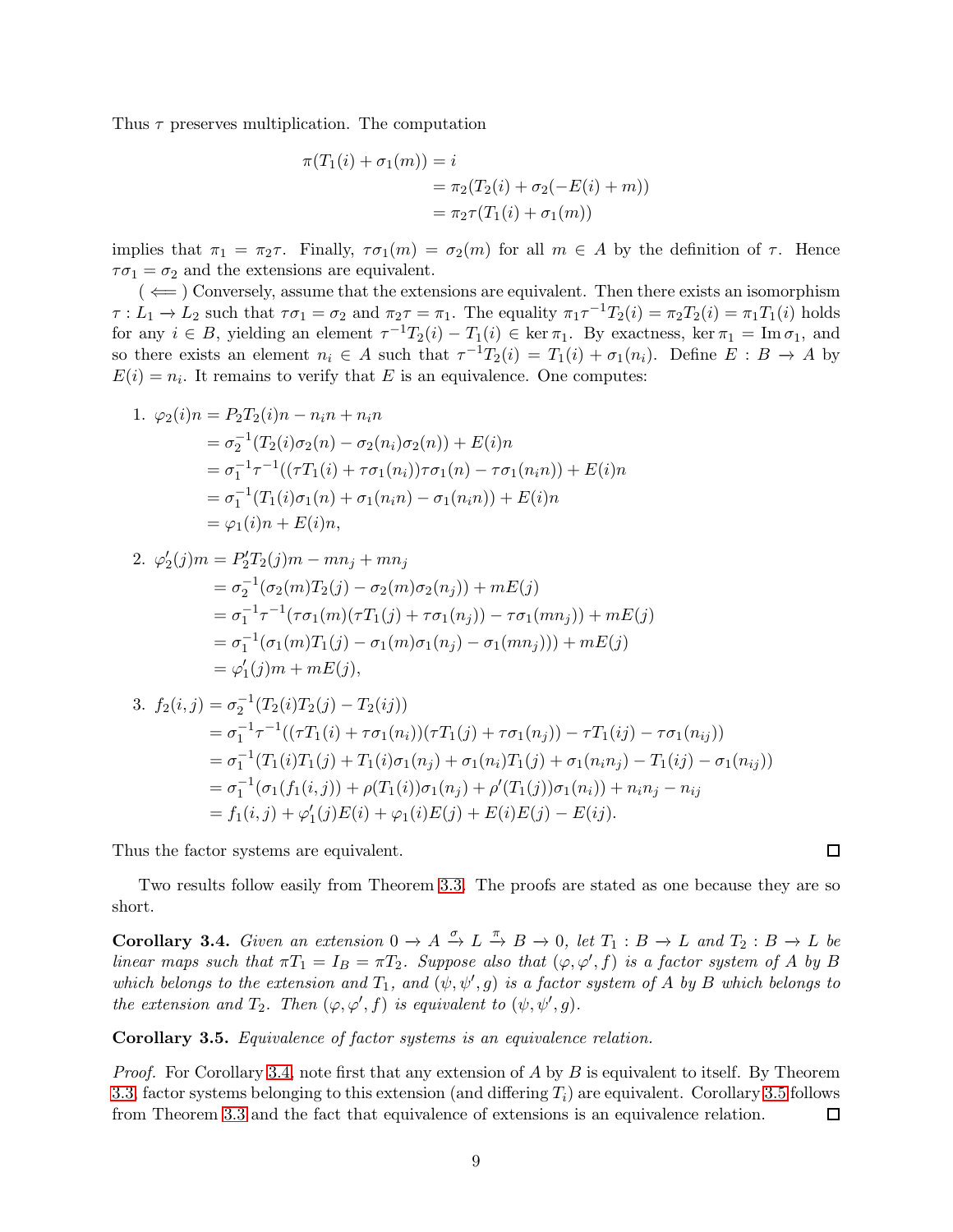We now look to  $E$ . Given equivalent factor systems, there may be multiple equivalences between them. On the other hand, *any* linear transformation  $E : B \to A$  defines an equivalence of factor systems, as demonstrated by Theorem [3.6.](#page-9-0)

<span id="page-9-0"></span>**Theorem 3.6.** If  $(\varphi, \varphi', f)$  *is a factor system of* A *by* B and E *is a linear transformation from* B *to* A, then there exists a factor system  $(\psi, \psi', g)$  such that E is an equivalence of  $(\varphi, \varphi', f)$  with  $(\psi, \psi', g)$ . Furthermore, if E is an equivalence, then  $(\psi, \psi', g)$  is unique.

*Proof.* Let  $(\psi, \psi', g)$  be defined by

i. 
$$
\psi(i) = \varphi(i) + \mathrm{ad}_{E(i)}^l
$$
,

ii.  $\psi'(j) = \varphi'(j) + \mathrm{ad}_{E(j)}^r$ ,

iii.  $g(i, j) = f(i, j) + \varphi'(j)E(i) + \varphi(i)E(j) + E(i)E(j) - E(ij)$ 

for  $i, j \in B$ . It is straightforward to check that  $\psi, \psi' : B \to \mathscr{L}(A)$  are linear transformations and that  $g: B \times B \to A$  is a bilinear form. Now to verify that  $(\psi, \psi', g)$  is a factor system.

1. 
$$
m(\psi(i)n) = m(\varphi(i)n) + m(E(i)n)
$$
  
=  $(\varphi'(i)m)n + \varphi(i)(mn) + (mE(i))n + E(i)(mn)$  f.s. axiom 1, Leibniz identity  
=  $(\psi'(i)m)n + \psi(i)(mn)$ ,

2. 
$$
m(\psi'(i)n) = m(\varphi'(i)n) + m(nE(i))
$$
  
= 
$$
\varphi'(i)(mn) + n(\varphi'(i)m) + (mn)E(i) + n(mE(i))
$$
 f.s. axiom 2, Leibniz identity  
= 
$$
\psi'(i)(mn) + n(\psi'(i)m),
$$

3. 
$$
mg(i, j) + \psi'(ij)m = \underbrace{mf(i, j)}_{3} + \underbrace{m(\varphi'(j)E(i))}_{2} + \underbrace{m(\varphi(i)E(j))}_{1} + m(E(i)E(j)) - mE(ij)
$$
  
\n
$$
+ \underbrace{\varphi'(ij)m}_{3} + mE(ij)
$$
\n
$$
= \underbrace{\varphi'(j)(\varphi'(i)m) + \varphi(i)(\varphi'(j)m)}_{f.s. \text{ axiom 3}} + \underbrace{\varphi'(j)(mE(i)) + E(i)(\varphi'(j)m)}_{f.s. \text{ axiom 2}}
$$
\n
$$
= \psi'(j)(\psi'(i)m) + \psi(i)(\psi'(j)m),
$$
\n
$$
= \psi'(j)(\psi'(i)m) + \psi(i)(\psi'(j)m),
$$
Leibniz

4. 
$$
\psi(i)(mn) = \varphi(i)(mn) + E(i)(mn)
$$
  
= 
$$
(\varphi(i)m)n + m(\varphi(i)n) + (E(i)m)n + m(E(i)n)
$$
 f.s. axiom 4, Leibniz  
= 
$$
(\psi(i)m)n + m(\psi(i)n),
$$

5. 
$$
\psi(i)(\psi(j)m) = \underbrace{\varphi(i)(\varphi(j)m)}_{5} + \underbrace{\varphi(i)(E(j)m)}_{4} + \underbrace{E(i)(\varphi(j)m)}_{1} + E(i)(E(j)m)
$$
\n
$$
= \underbrace{f(i,j)m + \varphi(i)m + \varphi(j)(\varphi(i)m)}_{\text{fs. axiom 5}} + \underbrace{(\varphi(i)E(j)m + E(j)(\varphi(i)m)}_{\text{fs. axiom 4}} + \underbrace{(\varphi'(i)E(i))m + \varphi(j)(E(i)m)}_{\text{fs. axiom 1}} + E(i)m - E(ij)m
$$
\n
$$
= \psi(ij)m + \psi(j)(\psi(im) + g(i,j)m,
$$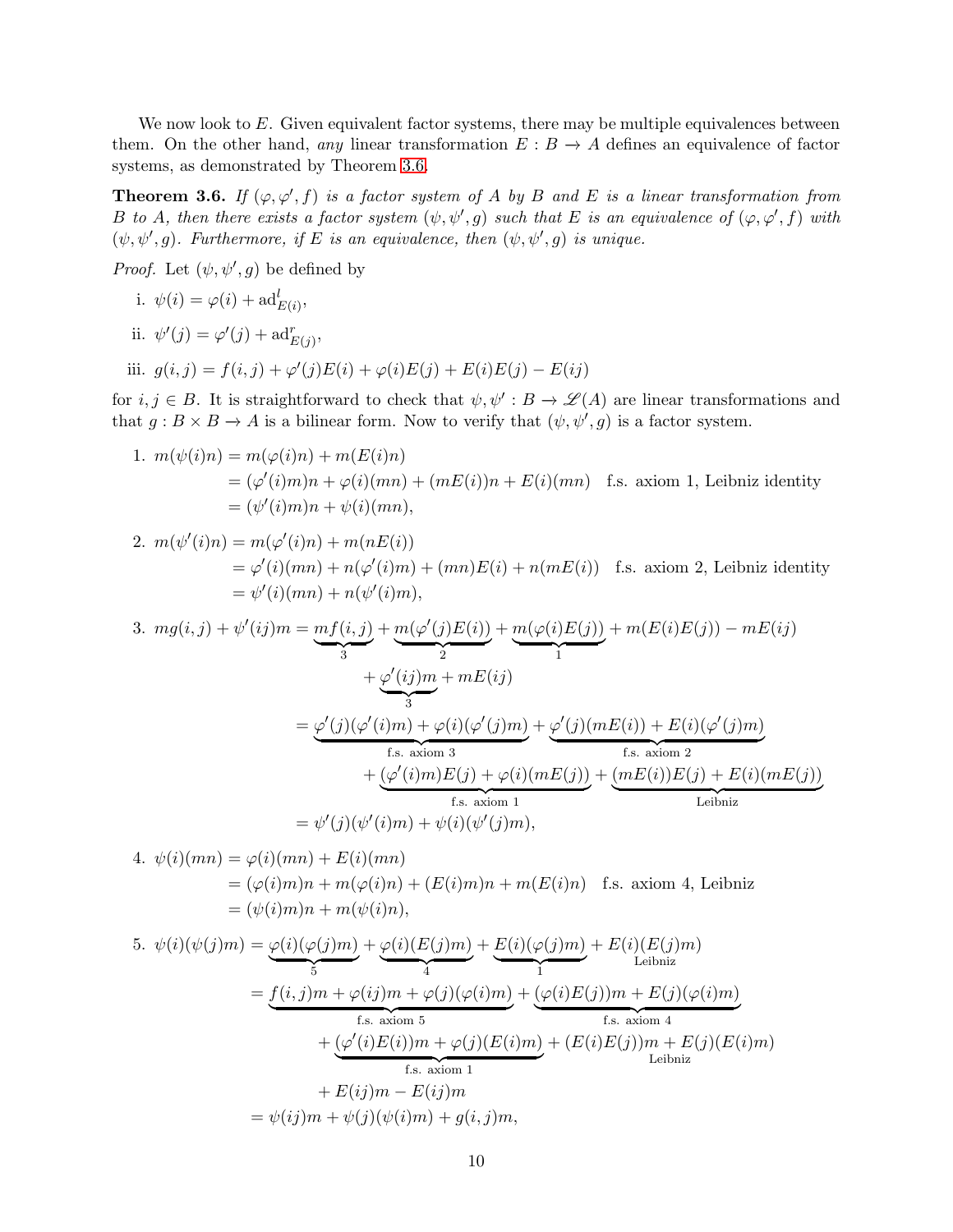6. 
$$
\psi(i)(\psi'(j)m) = \underbrace{\varphi(i)(\varphi'(j)m)}_{6} + \underbrace{\varphi(i)(mE(j))}_{6} + \underbrace{E(i)(\varphi(j)m)}_{1} + \underbrace{E(i)(\varphi'(j)m)}_{2} + E(i)(mE(j))
$$
\n
$$
= \underbrace{\varphi'(j)(\varphi(i)m) + mf(i,j) + \varphi'(ij)m}_{t.s. axion 6} + \underbrace{\varphi(j)(E(im)) + m(\varphi(j)E(i))}_{t.s. axion 4} + \underbrace{\varphi(j)(E(im)) + m(\varphi'(j)E(i))}_{t.s. axion 2} + \underbrace{F(kj)m}_{t.s. axion 2}
$$
\n
$$
= \psi'(j)(\psi(i)m) + \psi'(ij)m + mg(i,j),
$$
\n7. 
$$
g(i,jk) + \psi(i)g(j,k) = f(i,jk) + \varphi'(jk)E(i) + \varphi(i)E(jk) + E(i)E(jk) - E(i(jk))
$$
\n
$$
+ \varphi(i)f(j,k) + \varphi(i)(\varphi'(k)E(j)) + \varphi(i)(\varphi(j)E(k))
$$
\n
$$
+ \varphi(i)(E(j)E(k)) - \varphi(i)E(jk) + E(i)f(j,k)
$$
\n
$$
+ E(i)(\varphi'(k)E(j)) + E(i)(\varphi'(j)E(k)) + E(i)(E(j)E(k))
$$
\n
$$
- E(i)E(jk)
$$
\n
$$
= f(ij,k) + \varphi'(k)E(ij) + \varphi(i)jE(k) + E(i)E(k) - E(ij)k)
$$
\n
$$
+ \varphi'(k)F(i,j) + \varphi'(i)E(k) + E(i)E(k) - E(ij)k)
$$
\n
$$
+ \varphi'(k)E(i)E(j) - \varphi'(k)E(i) + \varphi'(k)(\varphi'(j)E(j))
$$
\n
$$
+ \varphi'(k)E(i)E(j) - \varphi'(k)E(i) + f(i,j)E(k)
$$
\n
$$
+ (\varphi'(j)E(i))E(k) + (\varphi(i)E(j))E(k) + (E(i)E(j))E(k)
$$
\n
$$
- E(ij)E(k) + f(j,ik) + \varphi'(i)E(j) + \varphi(j)E(k) + E(j)E(k)
$$
\n
$$
+ E(j)E(k
$$

The unmarked terms cancel in part 7. By construction, the two factor systems are equivalent with E as their corresponding equivalence. It is straightforward to verify the uniqueness of  $(\psi, \psi', g)$ .

#### <span id="page-10-0"></span>3.3 Split Extensions

Before approaching split extensions, we discuss conditions under which  $\varphi : B \to \text{Der}(A)$  is a homomorphism. Let  $(\varphi, \varphi', f)$  be a factor system of A by B. By axiom 5 of factor systems, we have  $\varphi(i)\varphi(j) = \varphi(ij) + \varphi(j)\varphi(i) + \mathrm{ad}_{f(i,j)}^l$  for all  $i, j \in B$ . Then  $\varphi(ij) = [\varphi(i), \varphi(j)]$  holds if and only if  $f(i, j) \in Z^{l}(A)$  for all  $i, j \in B$ . Hence  $\varphi$  is a homomorphism if and only if  $f: B \times B \to Z^{l}(A)$ . Furthermore, if  $Z^l(A) = 0$ , then  $\varphi$  is a homomorphism if and only if  $f = 0$ . Finally, if A is abelian, this ensures that  $ad_m^l = 0$  for all  $m \in A$ . Hence axiom 5 of factor systems again implies that  $\varphi$  is a homomorphism.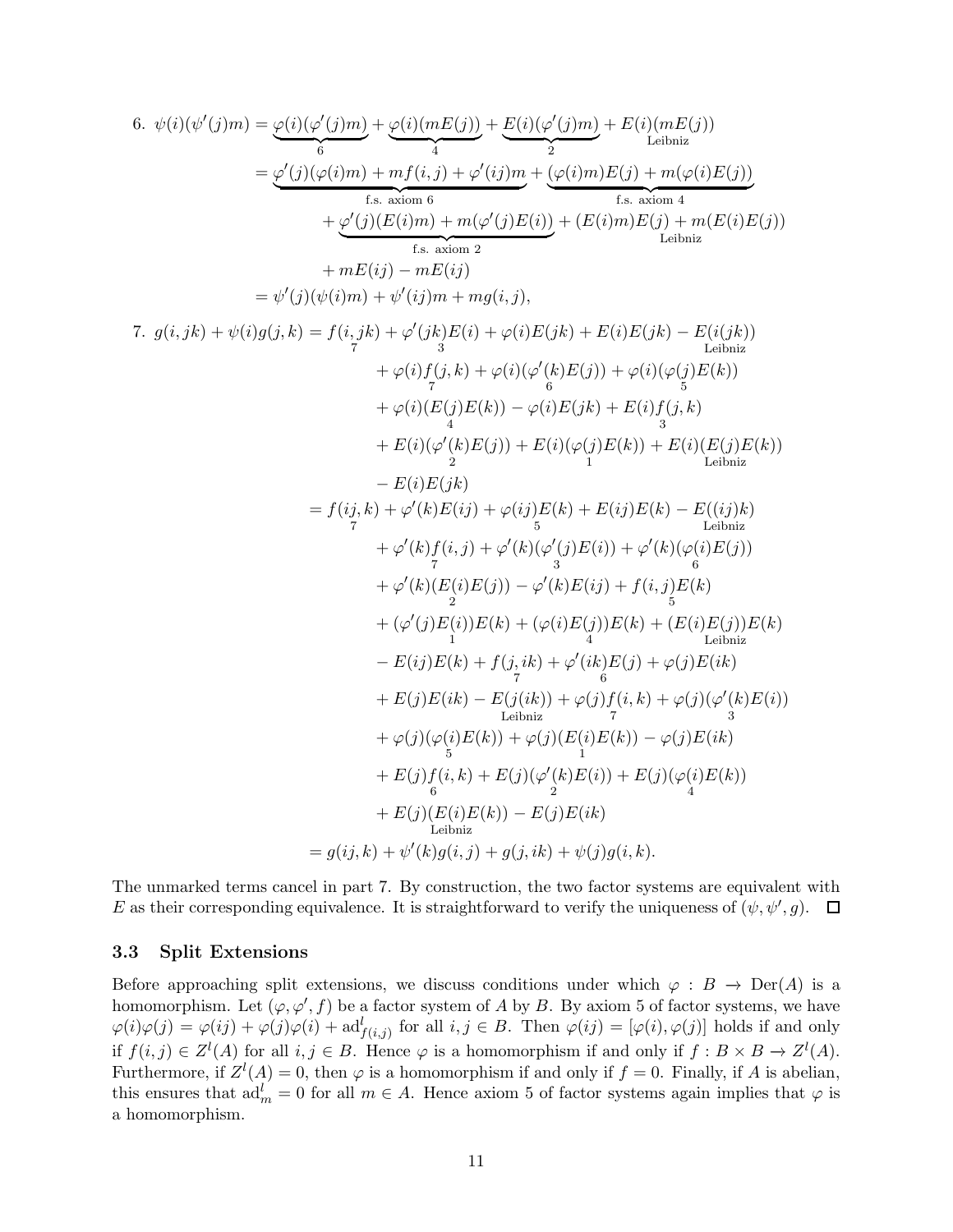Recall that if an extension splits, then so does every equivalent extension. We thus say that a factor system *splits* if and only if its corresponding extension splits. It follows that if a factor system splits, then so does every equivalent factor system. Now consider a split extension 0  $\rightarrow$  $A \stackrel{\sigma}{\to} L \stackrel{\pi}{\to} B \to 0$  of A by B with associated homomorphism  $T : B \to L$  and let  $(\varphi, \varphi', f)$  be a factor system belonging to this extension. Then  $\sigma(f(i, j)) = T(i)T(j) - T(ij) = 0$  for all  $i, j \in B$ which implies that  $f = 0$  since  $\sigma$  is injective. Axiom 5 of factor systems then implies that  $\varphi$  is a homomorphism.

The following theorem will be quite useful for later proofs.

<span id="page-11-1"></span>**Theorem 3.7.** Let  $(\varphi, \varphi', f)$  be a factor system of A by B. The following are equivalent:

- *a.*  $(\varphi, \varphi', f)$  *splits*;
- *b.*  $(\varphi, \varphi', f)$  *is equivalent to some factor system*  $(\psi, \psi', g)$  *such that*  $g = 0$ ;
- *c. there exists a linear transformation*  $E : B \to A$  *such that*  $f(i, j) = -\varphi'(j)E(i) \varphi(i)E(j) E(i)E(j) + E(ij)$  *for all*  $i, j \in B$ *.*

*Proof.* (a.  $\implies$  b.) We know  $(\varphi, \varphi', f)$  belongs to a split extension  $0 \to A \stackrel{\sigma}{\to} L \stackrel{\pi}{\to} B \to 0$ . By definition, there is an associated homomorphism  $T : B \to L$  such that  $\pi T = I_B$ . Hence there exists a factor system  $(\psi, \psi', g)$  belonging to  $0 \to A \to L \to B \to 0$  and T which is equivalent to  $(\varphi, \varphi', f)$ by Corollary [3.4.](#page-8-0) Since T is a homomorphism, we have  $g = 0$ .

(b.  $\implies$  c.) Let  $E : B \to A$  be an equivalence of  $(\varphi, \varphi', f)$  with  $(\psi, \psi', g)$  where  $g = 0$ . The third axiom of equivalence gives  $0 = g(i, j) = f(i, j) + \varphi'(j)E(i) + \varphi(i)E(j) + E(i)E(j) - E(ij)$  for all  $i, j \in B$ , which implies the desired equality.

(c.  $\implies$  a.) Let E be as in c. By Theorem [3.6,](#page-9-0) E is an equivalence of  $(\varphi, \varphi', f)$  with another factor system  $(\psi, \psi', g)$  which belongs to an extension  $0 \to A \xrightarrow{\tilde{\sigma}} L \xrightarrow{\pi} B \to 0$  and  $T : B \to L$ . One has  $g(i, j) = f(i, j) + \varphi'(j)E(i) + \varphi(i)E(j) + E(i)E(j) - E(ij) = 0$  by assumption. Then, since  $\sigma(g(i, j)) = 0$  for all  $i, j \in B$ , the third axiom of belonging implies that T is a homomorphism. Also, T is injective since  $\pi T = I_B$ . Hence the extension splits and, therefore, so does the original factor system. □

It is clear that every semidirect sum yields a split extension. The converse is also true in that every split extension of A by B is equivalent to a semidirect sum. Indeed, let  $0 \to A \to L \to B \to 0$ be a split extension of A by B. By Theorem [3.7,](#page-11-1) there is an equivalent extension  $0 \to A \to L_2 \to$  $B \to 0$  with associated linear map  $T_2 : B \to L_2$  and a factor system  $(\psi, \psi', g)$  belonging to this extension and  $T_2$  such that  $g(i, j) = 0$  for all  $i, j \in B$ . Thus  $\psi$  is a homomorphism. The Leibniz algebra construct in Theorem [3.2](#page-6-1) is then a semidirect sum of A by B with factor system  $(\psi, \psi', g)$ . By Theorem [3.3,](#page-7-1) the extension built in Theorem [3.2](#page-6-1) is equivalent to  $0 \to A \to L_2 \to B \to 0$  and hence to  $0 \to A \to L \to B \to 0$ .

#### <span id="page-11-0"></span>3.4 Abelian A

Let A be an abelian Leibniz algebra and  $(\varphi, \varphi', f)$  be a factor system of A by B. Then  $\varphi$  is a homomorphism. Moreover, suppose a factor system  $(\psi, \psi', g)$  of A by B is equivalent to  $(\varphi, \varphi', f)$ via equivalence E. Then  $\varphi(i) = \psi(i) + \mathrm{ad}_{E(i)}^l = \psi(i)$  and  $\varphi'(i) = \psi'(i) + \mathrm{ad}_{E(i)}^r = \psi'(i)$  for all  $i \in B$ which implies that  $\varphi = \psi$  and  $\varphi' = \psi'$ . We thus fix  $\varphi$  and  $\varphi'$  and define the following constructs.

Let Fact $(B, A, \varphi, \varphi')$  be the set of bilinear maps  $f : B \times B \to A$  such that  $(\varphi, \varphi', f)$  is a factor system and let  $\mathcal{T}(B, A, \varphi, \varphi')$  be the set of bilinear maps  $f : B \times B \to A$  such that  $(\varphi, \varphi', f)$  is a split factor system. We denote by  $Ext(B, A, \varphi, \varphi')$  the set of equivalence classes Fact $(B, A, \varphi, \varphi')/\mathscr{T}(B, A, \varphi, \varphi')$  with fixed  $\varphi$  and  $\varphi'$ .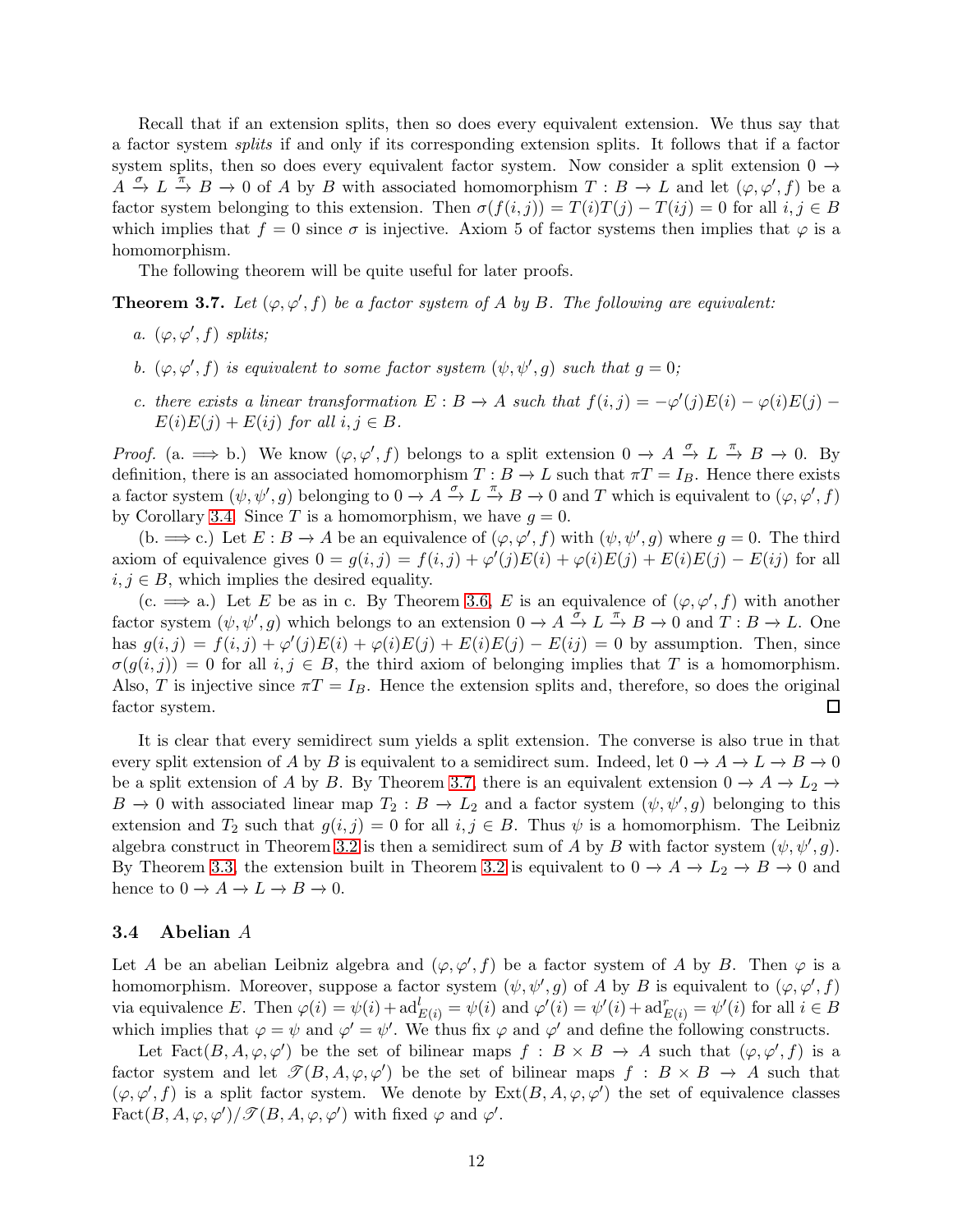<span id="page-12-1"></span>Theorem 3.8. *If* A *is abelian, then*

- *1.* Fact $(B, A, \varphi, \varphi')$  *is an abelian Leibniz algebra,*
- 2.  $\mathcal{T}(B, A, \varphi, \varphi')$  *is an ideal in* Fact $(B, A, \varphi, \varphi')$ *,*
- *3. factor systems*  $(\varphi, \varphi', f)$  *and*  $(\varphi, \varphi', g)$  *are equivalent if and only if* f *and* g *are in the same coset of*  $Fact(R, A, \varphi, \varphi')$  *relative to*  $\mathcal{T}(B, A, \varphi, \varphi')$ *,*
- 4. the quotient Leibniz algebra  $\text{Ext}(B, A, \varphi, \varphi')$  is in one-to-one correspondence with the set of *equivalence classes of extensions to which*  $\varphi$  *and*  $\varphi'$  *belong.*

*Proof.* Let  $f, g \in \text{Fact}(B, A, \varphi, \varphi')$  and c be a scalar. We know  $f - cg : B \times B \to A$  and want to show that  $(\varphi, \varphi', f - cg)$  is a factor system. Axioms 1, 2, and 4 are trivial since they do not involve f or g. Axioms 3, 5, and 6 hold since  $\mathrm{ad}^l_{(f-cg)(i,j)} = 0$  and  $\mathrm{ad}^r_{(f-cg)(i,j)} = 0$  for any  $i, j \in B$ . Finally, axiom 7 holds by the following computation:

$$
(f - cg)(i, jk) + \varphi(i)(f - cg)(j, k) = f(i, jk) + \varphi(i)f(j, k) - c(g(i, jk) + \varphi(i)g(j, k))
$$
  
=  $f(ij, k) + \varphi'(k)f(i, j) + f(j, ik) + \varphi(j)f(i, k)$   
 $- c(g(ij, k) + \varphi'(k)g(i, j) + g(j, ik) + \varphi(j)g(i, k))$   
=  $(f - cg)(ij, k) + \varphi'(k)(f - cg)(i, j) + (f - cg)(j, ik)$   
 $+ \varphi(j)(f - cg)(i, k).$ 

Hence Fact $(B, A, \varphi, \varphi')$  is a vector space. One easily checks that  $(\varphi, \varphi', fg)$  is a factor system (here juxtaposition denotes  $f(i, j)g(i, j)$ ; indeed,  $fg = 0$  since A is abelian. Thus  $Fact(B, A, \varphi, \varphi')$  is a Leibniz algebra with trivial multiplication.

To show that  $\mathcal{T}(B, A, \varphi, \varphi')$  is an ideal, it suffices to verify that it is a subspace. Let  $f, g \in$  $\mathcal{T}(B,A,\varphi,\varphi')$ . We want to show that  $(\varphi,\varphi',f-cg)$  is a split factor system for scalar c. By Theorem [3.7,](#page-11-1) since  $(\varphi, \varphi', f)$  and  $(\varphi, \varphi', g)$  split, there exist linear maps  $E_1, E_2 : B \to A$  such that  $f(i, j) = -\varphi(j)E_1(i) - \varphi(i)E_1(j) - E_1(i)E_1(j) + E_1(ij)$  and  $g(i, j) = -\varphi(j)E_2(i) - \varphi(i)E_2(j) - E_1(i)E_1(j)$  $E_2(i)E_2(j) + E_2(ij)$  for any  $i, j \in B$ . Define  $E : B \to A$  by  $E = E_1 - cE_2$ . Then  $(f - cg)(i, j) =$  $-\varphi(j)E(i) + \varphi'(i)E(j) - E(i)E(j) + E(ij)$  and so Theorem [3.7](#page-11-1) says that  $(\varphi, \varphi', f - cg)$  splits.

Suppose factor systems  $(\varphi, \varphi', f)$  and  $(\varphi, \varphi', g)$  are equivalent via  $E : B \to A$ . Then  $g(i, j) =$  $f(i, j) + \varphi'(j)E(i) + \varphi(i)E(j) + E(i)E(j) - E(ij)$  implies that  $(f - g)(i, j) = -\varphi'(j)E(i) - \varphi(i)E(j) - E(j)E(j)$  $E(i)E(j) + E(ij)$ . By Theorem [3.7,](#page-11-1) factor system  $(\varphi, \varphi', f - g)$  splits. Hence  $f + \mathcal{T}(B, A, \varphi, \varphi') =$  $g + \mathcal{T}(B, A, \varphi, \varphi')$ . Conversely, if  $(\varphi, \varphi', f - g)$  is a split factor system, then there exists a linear map  $E : B \to A$  such that  $(f - g)(i, j) = -\varphi'(j)E(i) - \varphi(i)E(j) - E(i)E(j) + E(ij)$  for all  $i, j \in B$ (by Theorem [3.7\)](#page-11-1). Thus E satisfies the third axiom of equivalence between factor systems  $(\varphi, \varphi', f)$ and  $(\varphi, \varphi', g)$ . The first two axioms of equivalence hold trivially with  $\varphi = \varphi$  and  $\varphi' = \varphi'$  since  $\mathrm{ad}_m^l = 0$  and  $\mathrm{ad}_m^r = 0$  for all  $m \in A$ .

The final statement follows from Theorem [3.3](#page-7-1) and part 3 above. Indeed, part 3 says that two elements of  $Ext(B, A, \varphi, \varphi')$  are equal if and only if their factor systems with fixed  $\varphi, \varphi'$  are equivalent, and Theorem [3.3](#page-7-1) guarantees that the latter statement is true if and only if the two extensions are equivalent.  $\Box$ 

#### <span id="page-12-0"></span>3.5 Central Extensions

Recall that an extension which is equivalent to a central extension is itself central. One may thus refer to equivalence classes of central extensions and to *central factor systems*, i.e. factor systems that belong to central extensions. Once again, let A be an abelian Leibniz algebra and  $(\varphi, \varphi', f)$ be a factor system of A by B.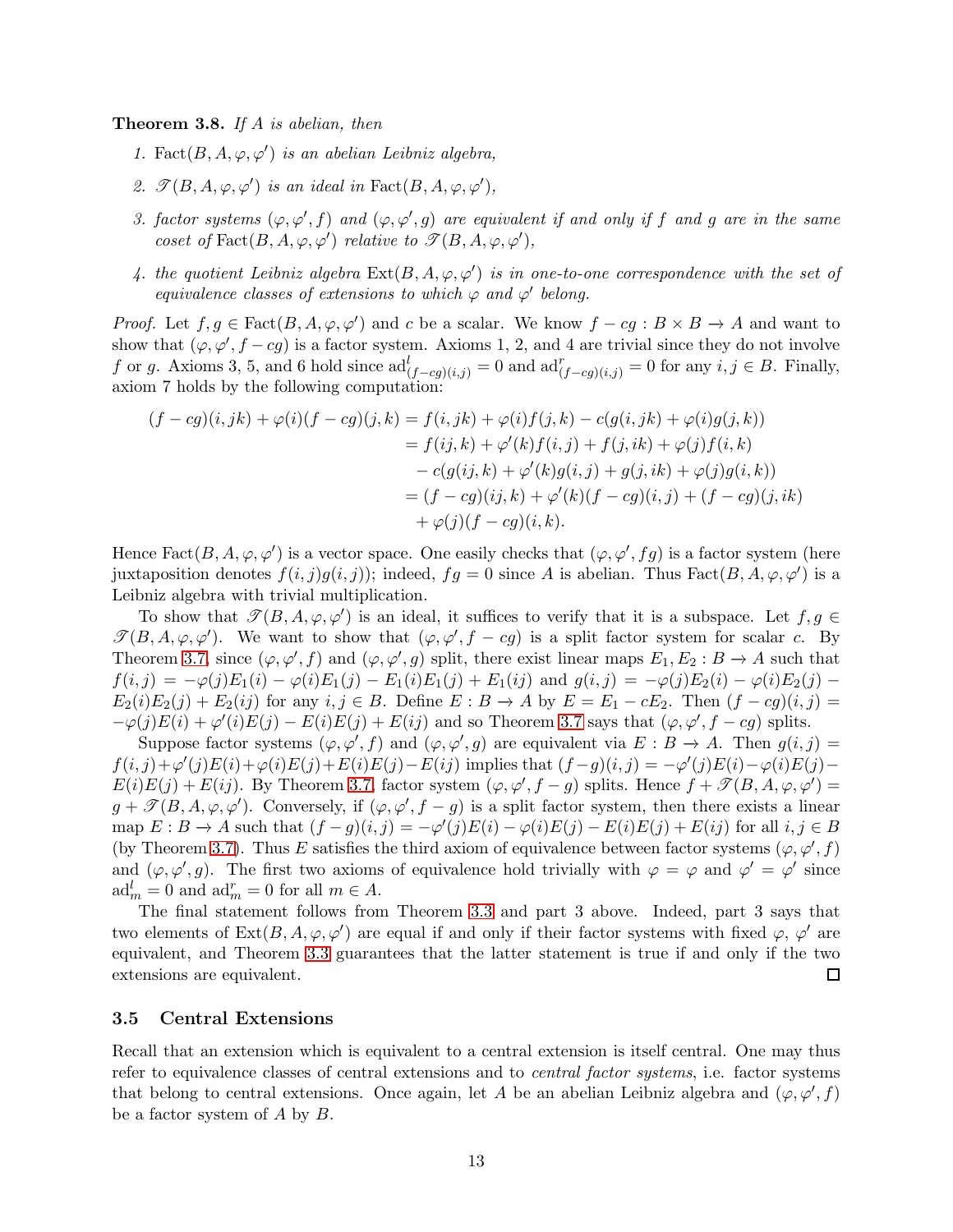<span id="page-13-1"></span>**Theorem 3.9.**  $(\varphi, \varphi', f)$  *is central if and only if*  $\varphi = 0$  *and*  $\varphi' = 0$ *.* 

*Proof.* By Theorem [3.2,](#page-6-1)  $(\varphi, \varphi', f)$  belongs to an extension  $0 \to A \to L \to B \to 0$  where  $L = A \oplus B$ with multiplication  $(m, i)(n, j) = (mn + \varphi(i)n + \varphi'(j)m + f(i, j)$ , ij). The extension is central if and only if  $(m, i)(n, 0) = (mn + \varphi(i)n, 0) = (0, 0)$  and  $(n, 0)(m, i) = (nm + \varphi'(i)n, 0) = (0, 0)$  for all  $m, n \in A$  and  $i \in B$ . This happens if and only if  $\varphi$  and  $\varphi'$  are zero.  $\Box$ 

Theorem 3.10. *The classes of central extensions of* A *by* B *form a Leibniz algebra, denoted*  $Cext(B, A)$ .

*Proof.* By Theorem [3.8](#page-12-1) and Theorem [3.9,](#page-13-1) said classes form the Leibniz algebra  $Ext(B, A, 0, 0) =$ :  $Cext(B, A).$  $\Box$ 

**Theorem 3.11.** Let A and B be abelian Leibniz algebras and let  $(\varphi, \varphi', f)$  be a central factor system *of A by B. Then*  $(\varphi, \varphi', f)$  *belongs to an abelian extension if and only if*  $f = 0$ *.* 

*Proof.* Since  $(\varphi, \varphi', f)$  is central, we know  $\varphi = \varphi' = 0$ . In the forward direction, the factor system belongs to an extension  $0 \to A \to L \to B \to 0$  and section T. Since L and B are both abelian, one has  $\sigma(f(i, j)) = T(i)T(j) - T(ij) = 0$  for all  $i, j \in B$ . Conversely, if  $f = 0$ , then the construction of L in Theorem [3.2](#page-6-1) has multiplication  $(m, i)(n, j) = (0, 0)$  for all  $m, n \in A$  and  $i, j \in B$ . □

### <span id="page-13-0"></span>4 Factor Systems of Diassociative Algebras

This section mimics the structure of the Leibniz section. We begin by stating the definitions of factor systems (for diassociative algebras and their corresponding special cases) and proceed to construct diassociative analogues of the results from [\[12\]](#page-21-9).

Definition 8. Let A and B be diassociative algebras. A *factor system* of A by B is a tuple  $(\varphi_{\dashv}, \varphi_{\vdash}, \varphi'_{\vdash}, f_{\vdash}, f_{\vdash})$  of maps such that  $\varphi_{\dashv}, \varphi_{\vdash}, \varphi'_{\vdash} : B \to \mathscr{L}(A)$  are linear,  $f_{\dashv}, f_{\vdash} : B \times B \to A$ are bilinear, and the following five sets of identities are satisfied for all  $m, n, p \in A$  and  $i, j, k \in B$ :

- 1. Those resembling D1:
	- (a)  $m \dashv (\varphi_{\dashv}(j)p) = m \dashv (\varphi_{\vdash}(j)p)$ (b)  $m \dashv (\varphi'_{\dashv}(k)n) = m \dashv (\varphi'_{\vdash}(k)n)$ (c)  $m \dashv f_{\dashv}(j,k) + \varphi'_{\dashv}(j \dashv k)m = m \dashv f_{\vdash}(j,k) + \varphi'_{\dashv}(j \vdash k)m$ (d)  $\varphi_{\dashv}(i)(n \dashv p) = \varphi_{\dashv}(i)(n \vdash p)$ (e)  $\varphi_{\rightarrow}(i)(\varphi_{\rightarrow}(j)p) = \varphi_{\rightarrow}(i)(\varphi_{\leftarrow}(j)p)$ (f)  $\varphi_{\mathcal{A}}(i)(\varphi'_{\mathcal{A}}(k)n) = \varphi_{\mathcal{A}}(i)(\varphi'_{\mathcal{F}}(k)n)$ (g)  $\varphi_{\dashv}(i) f_{\dashv}(j,k) + f_{\dashv}(i,j \dashv k) = \varphi_{\dashv}(i) f_{\vdash}(j,k) + f_{\dashv}(i,j \vdash k)$
- 2. Those resembling D2:

(a) 
$$
(\varphi_{\vdash}(i)n) \dashv p = \varphi_{\vdash}(i)(n \dashv p)
$$
  
\n(b)  $(\varphi'_{\vdash}(j)m) \dashv p = m \vdash (\varphi_{\dashv}(j)p)$   
\n(c)  $f_{\vdash}(i,j) \dashv p + \varphi_{\dashv}(i \vdash j)p = \varphi_{\vdash}(i)(\varphi_{\dashv}(j)p)$   
\n(d)  $\varphi'_{\dashv}(k)(m \vdash n) = m \vdash (\varphi'_{\dashv}(k)n)$   
\n(e)  $\varphi'_{\dashv}(k)(\varphi_{\vdash}(i)n) = \varphi_{\vdash}(i)(\varphi'_{\dashv}(k)n)$   
\n(f)  $\varphi'_{\dashv}(k)(\varphi'_{\vdash}(j)m) = \varphi'_{\vdash}(j \dashv k)m$   
\n(g)  $\varphi'_{\dashv}(k)f_{\vdash}(i,j) + f_{\dashv}(i \vdash j,k) = \varphi_{\vdash}(i)f_{\dashv}(j,k) + f_{\vdash}(i,j \dashv k)$ 

- 3. Those resembling D3:
	- (a)  $(\varphi_{\dashv}(i)n) \vdash p = (\varphi_{\vdash}(i)n) \vdash p$
	- (b)  $(\varphi'_{\dashv}(j)m) \vdash p = (\varphi'_{\vdash}(j)m) \vdash p$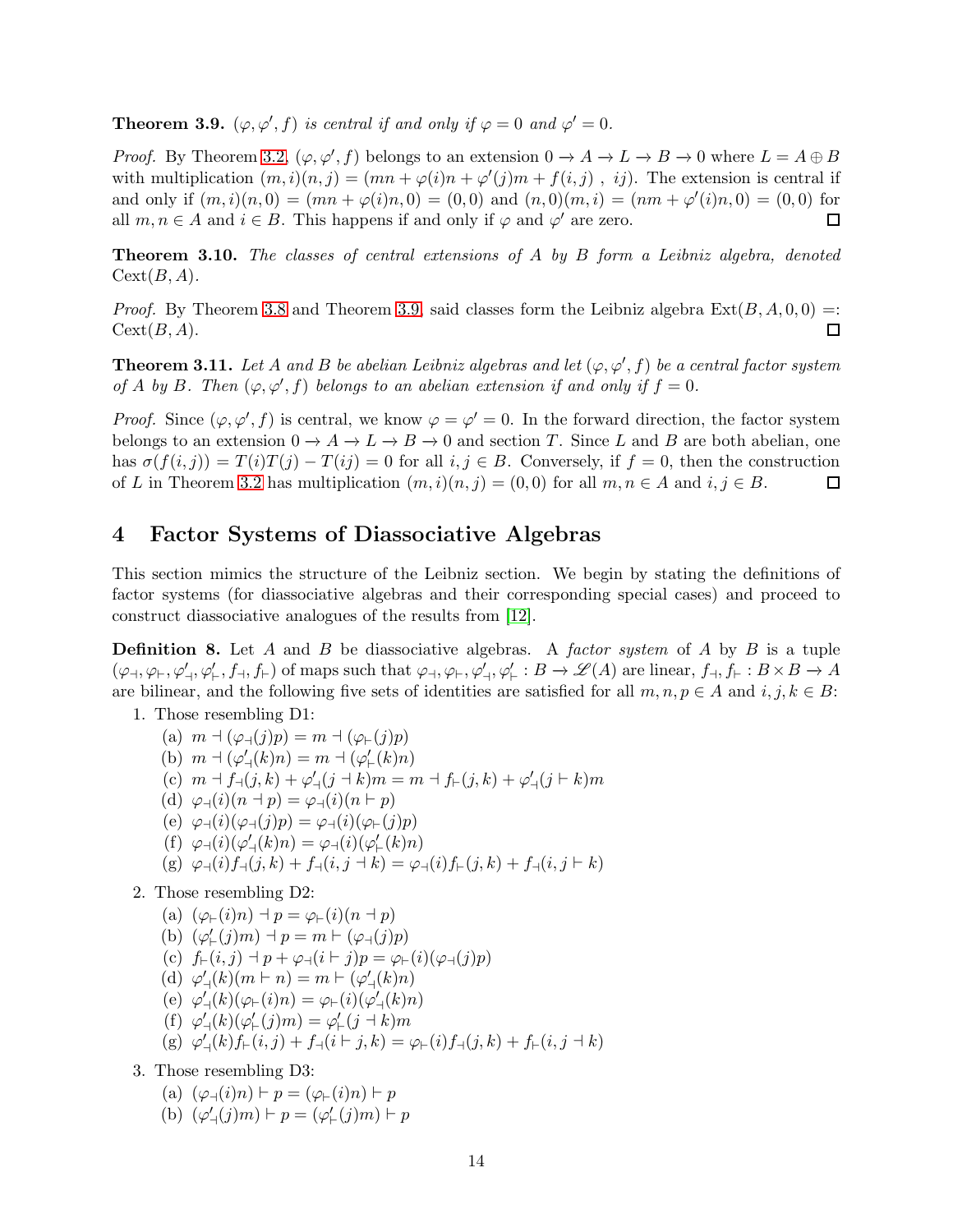- (c)  $f_{\neg}(i, j) \vdash p + \varphi_{\vdash}(i \dashv j)p = f_{\vdash}(i, j) \vdash p + \varphi_{\vdash}(i \vdash j)p$ (d)  $\varphi'_{\vdash}(k)(m \dashv n) = \varphi'_{\vdash}(k)(m \vdash n)$ (e)  $\varphi'_{\vdash}(k)(\varphi_{\dashv}(i)n) = \varphi'_{\vdash}(k)(\varphi_{\vdash}(i)n)$ (f)  $\varphi'_{\vdash}(k)(\varphi'_{\dashv}(j)m) = \varphi'_{\vdash}(k)(\varphi'_{\vdash}(j)m)$ (g)  $\varphi'_{\vdash}(k) f_{\dashv}(i,j) + f_{\vdash}(i \dashv j,k) = \varphi'_{\vdash}(k) f_{\vdash}(i,j) + f_{\vdash}(i \vdash j,k)$
- 4. Those resembling the associativity of ⊣:
	- (a)  $m \dashv (\varphi_{\dashv}(j)p) = (\varphi'_{\dashv}(j)m) \dashv p$ (b)  $m \dashv (\varphi'_{\dashv}(k)n) = \varphi'_{\dashv}(k)(m \dashv n)$ (c)  $m \dashv f_{\dashv}(j,k) + \varphi'_{\dashv}(j \dashv k) m = \varphi'_{\dashv}(k)(\varphi'_{\dashv}(j)m)$ (d)  $\varphi_{\dashv}(i)(n + p) = (\varphi_{\dashv}(i)n) + p$ (e)  $\varphi_{\rightarrow}(i)(\varphi_{\rightarrow}(j)p) = \varphi_{\rightarrow}(i+j)p + f_{\rightarrow}(i,j) + p$ (f)  $\varphi_{\mathcal{A}}(i)(\varphi'_{\mathcal{A}}(k)n) = \varphi'_{\mathcal{A}}(k)(\varphi_{\mathcal{A}}(i)n)$ (g)  $\varphi_{\neg}(i) f_{\neg}(j,k) + f_{\neg}(i,j \dashv k) = \varphi'_{\neg}(k) f_{\neg}(i,j) + f_{\neg}(i \dashv j,k)$
- 5. Those resembling the associativity of ⊢:
	- (a)  $m \vdash (\varphi \vdash (j)p) = (\varphi' \vdash (j)m) \vdash p$ (b)  $m \vdash (\varphi'_{\vdash}(k)n) = \varphi'_{\vdash}(k)(m \vdash n)$ (c)  $m \vdash f_{\vdash}(j,k) + \varphi'_{\vdash}(j \vdash k)m = \varphi'_{\vdash}(k)(\varphi'_{\vdash}(j)m)$ (d)  $\varphi_{\vdash}(i)(n \vdash p) = (\varphi_{\vdash}(i)n) \vdash p$ (e)  $\varphi_{\vdash}(i)(\varphi_{\vdash}(j)p) = \varphi_{\vdash}(i \vdash j)p + f_{\vdash}(i,j) \vdash p$ (f)  $\varphi_{\vdash}(i)(\varphi_{\vdash}'(k)n) = \varphi_{\vdash}'(k)(\varphi_{\vdash}(i)n)$ (g)  $\varphi_{\vdash}(i) f_{\vdash}(j,k) + f_{\vdash}(i,j \vdash k) = \varphi_{\vdash}'(k) f_{\vdash}(i,j) + f_{\vdash}(i \vdash j,k)$

Definition 9. Let A and B be associative algebras. A *factor system* of A by B is a tuple of maps  $(\varphi, \varphi', f)$  where  $\varphi, \varphi' : B \to \mathscr{L}(A)$  are linear,  $f : B \times B \to A$  is bilinear, and

- 1.  $\varphi(i)\varphi(j) = \varphi(ij) + \mathrm{ad}_{f(i,j)}^l$
- 2.  $\varphi'(i)\varphi'(j) = \varphi'(ji) + \mathrm{ad}_{f(i,j)}^r$
- 3.  $\varphi(i)\varphi'(j) = \varphi'(j)\varphi(i)$
- 4.  $\varphi'(i)(mn) = m(\varphi'(i)n)$
- 5.  $\varphi(i)(mn) = (\varphi(i)m)n$
- 6.  $(\varphi'(i)m)n = m(\varphi(i)n)$
- 7.  $\varphi(i) f(j,k) + f(i, jk) = \varphi'(k) f(i, j) + f(i, j, k)$

are satisfied for all  $m, n \in A$  and  $i, j, k \in B$ .

Definition 10. Let A and B be commutative algebras. A *factor system* of A by B is a tuple of maps  $(\varphi, f)$  where  $\varphi : B \to \mathscr{L}(A)$  is linear,  $f : B \times B \to A$  is bilinear, and

- 1.  $f(i, j) = f(j, i)$
- 2.  $\varphi(i)\varphi(j) = \varphi(ij) + \mathrm{ad}_{f(i,j)}$
- 3.  $\varphi(i)(mn) = m(\varphi(i)n) = (\varphi(i)m)n$
- 4.  $\varphi(i) f(j,k) + f(i, jk) = \varphi(k) f(i, j) + f(i, k)$

are satisfied for all  $m, n \in A$  and  $i, j, k \in B$ .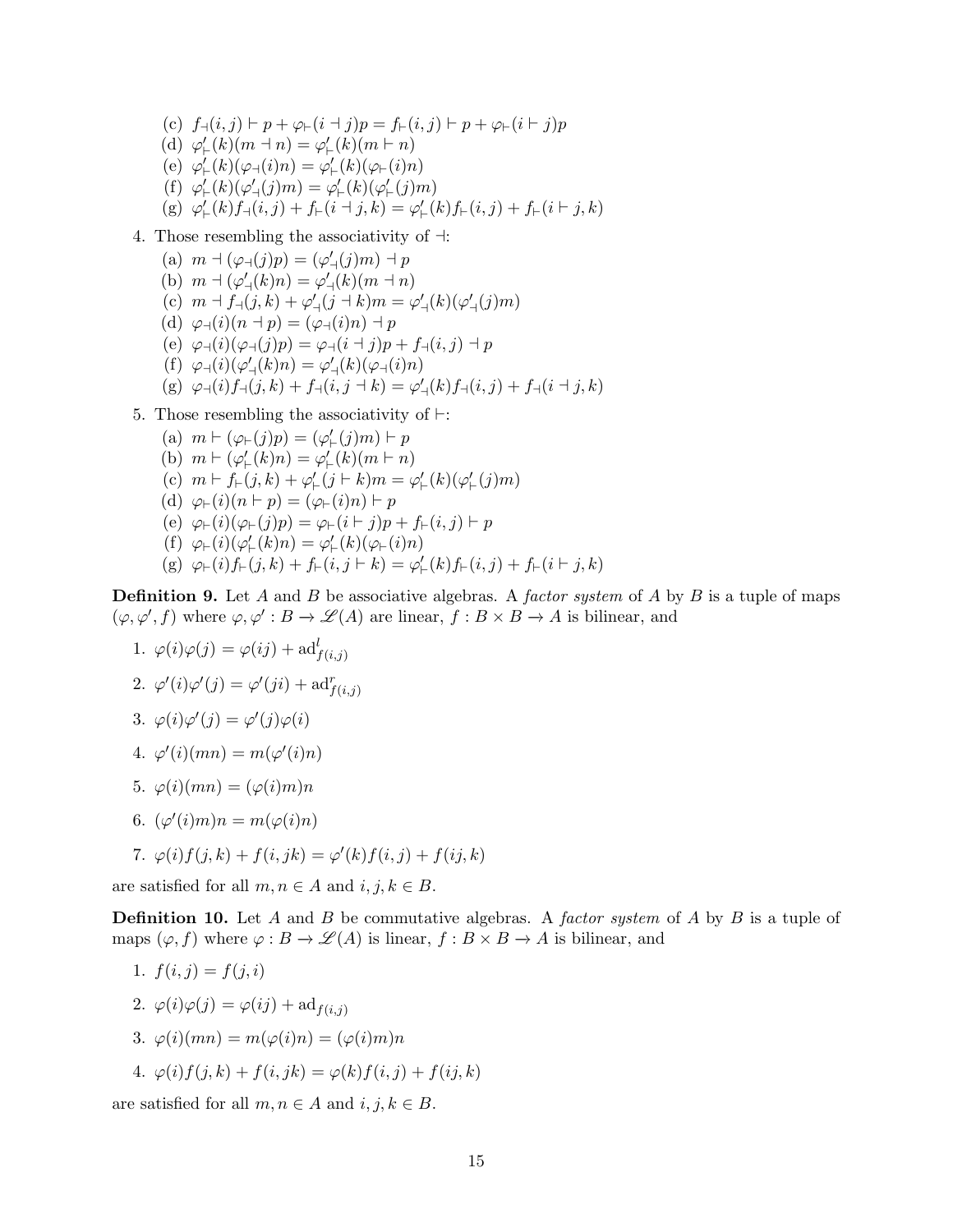**Definition 11.** Let A and B be diassociative algebras. A factor system  $(\varphi_{\dashv}, \varphi_{\vdash}, \varphi'_{\dashv}, \varphi'_{\vdash}, f_{\vdash})$  of A by B *belongs* to an extension  $0 \to A \xrightarrow{\sigma} L \xrightarrow{\pi} B \to 0$  and section T if

$$
\varphi_{+} = P_{+}T,
$$
  
\n
$$
\varphi'_{+} = P'_{+}T,
$$
  
\n
$$
\varphi'_{+} = P'_{+}T,
$$
  
\n
$$
\varphi'_{+} = P'_{+}T,
$$
  
\n
$$
\varphi'_{+} = P'_{+}T,
$$
  
\n
$$
\varphi'_{+} = P'_{+}T,
$$
  
\n
$$
\sigma(f_{+}(i,j)) = T(i) + T(j) - T(i + j),
$$

for all  $i, j \in B$ , where

$$
P_{+}(x)m = \sigma^{-1}(x + \sigma(m)),
$$
  
\n
$$
P_{+}(x)m = \sigma^{-1}(\sigma(m) + x),
$$
  
\n
$$
P'_{+}(x)m = \sigma^{-1}(\sigma(m) + x)
$$
  
\n
$$
P'_{+}(x)m = \sigma^{-1}(\sigma(m) + x)
$$

for any  $x \in L$ ,  $m \in A$ .

**Theorem 4.1.** Let A and B be diassociative algebras. Given an extension  $0 \to A \to L \stackrel{\pi}{\to} B \to 0$  $of A$  *by*  $B$  *and section*  $T : B \to L$ *, there exists a unique factor system*  $(\varphi_{\dashv}, \varphi_{\vdash}, \varphi'_{\dashv}, \varphi'_{\vdash}, f_{\dashv}, f_{\vdash})$  *of*  $A$ *by* B *belonging to the extension and* T*.*

*Proof.* Set  $\varphi_{\dashv} = P_{\dashv}T$ ,  $\varphi_{\vdash} = P_{\dashv}T$ ,  $\varphi'_{\dashv} = P_{\dashv}T$ , and  $\varphi'_{\vdash} = P_{\vdash}T$ . Next, it is easily checked that  $T(i)$   $\exists T(j)$   $\bot$   $T(i + j)$  and  $T(i)$   $\vdash$   $T(j)$   $\bot$   $T(i + j)$  are in the kernel of  $\pi$  for all  $i, j \in B$ . We define  $f_{\dashv}$  and  $f_{\vdash}$  by  $\sigma(f_{\dashv}(i,j)) = T(i) \dashv T(j) - T(i + j)$  and  $\sigma(f_{\vdash}(i,j)) = T(i) \vdash T(j) - T(i + j)$  which are clearly bilinear maps  $B \times B \to A$ . It is straightforward to verify that  $(\varphi_{\dashv}, \varphi_{\vdash}, \varphi'_{\dashv}, \varphi'_{\vdash}, f_{\dashv}, f_{\vdash})$  is a factor system.  $\Box$ 

<span id="page-15-0"></span>**Theorem 4.2.** Let  $(\varphi_{\dashv}, \varphi_{\vdash}, \varphi'_{\vdash}, f_{\dashv}, f_{\vdash})$  be a factor system of A by B and let L denote the vector *space* A ⊕ B *with multiplications*

$$
(m, i) \vdash (n, j) = (m \vdash n + \varphi_{\vdash}(i)n + \varphi'_{\vdash}(j)m + f_{\vdash}(i, j), i \vdash j),
$$
  

$$
(m, i) \vdash (n, j) = (m \vdash n + \varphi_{\dashv}(i)n + \varphi'_{\dashv}(j)m + f_{\dashv}(i, j), i \dashv j)
$$

*for*  $m, n \in A$  *and*  $i, j \in B$ *. Let*  $\sigma : A \to L$  *by*  $\sigma(m) = (m, 0), \pi : L \to B$  *by*  $\pi(m, i) = i$ *, and*  $T: B \to L$  *by*  $T(i) = (0, i)$ *. Then* 

*1.* L *is a diassociative algebra.*

2.  $0 \to A \xrightarrow{\sigma} L \xrightarrow{\pi} B \to 0$  *is an extension.* 

$$
3. \ \pi T = I = I_B.
$$

4. The factor system  $(\varphi_{\dashv}, \varphi_{\vdash}, \varphi'_{\dashv}, \varphi'_{\vdash}, f_{\dashv}, f_{\vdash})$  belongs to the extension and T.

*Proof.* It takes five direct computations to verify that the vector space  $L = A \oplus B$ , with multiplications defined in the statement of the theorem, is a diassociative algebra. In particular, one must check D1, D2, D3, and the associativity of both  $\exists$  and  $\vdash$ . Said computations follow via the axioms of factor systems and the diassociative structures on A and B. □

We now define a notion of equivalence for factor systems so that equivalence classes of factor systems will correspond to those of extensions. The subsequent corollaries hold by the same logic as their Leibniz analogues.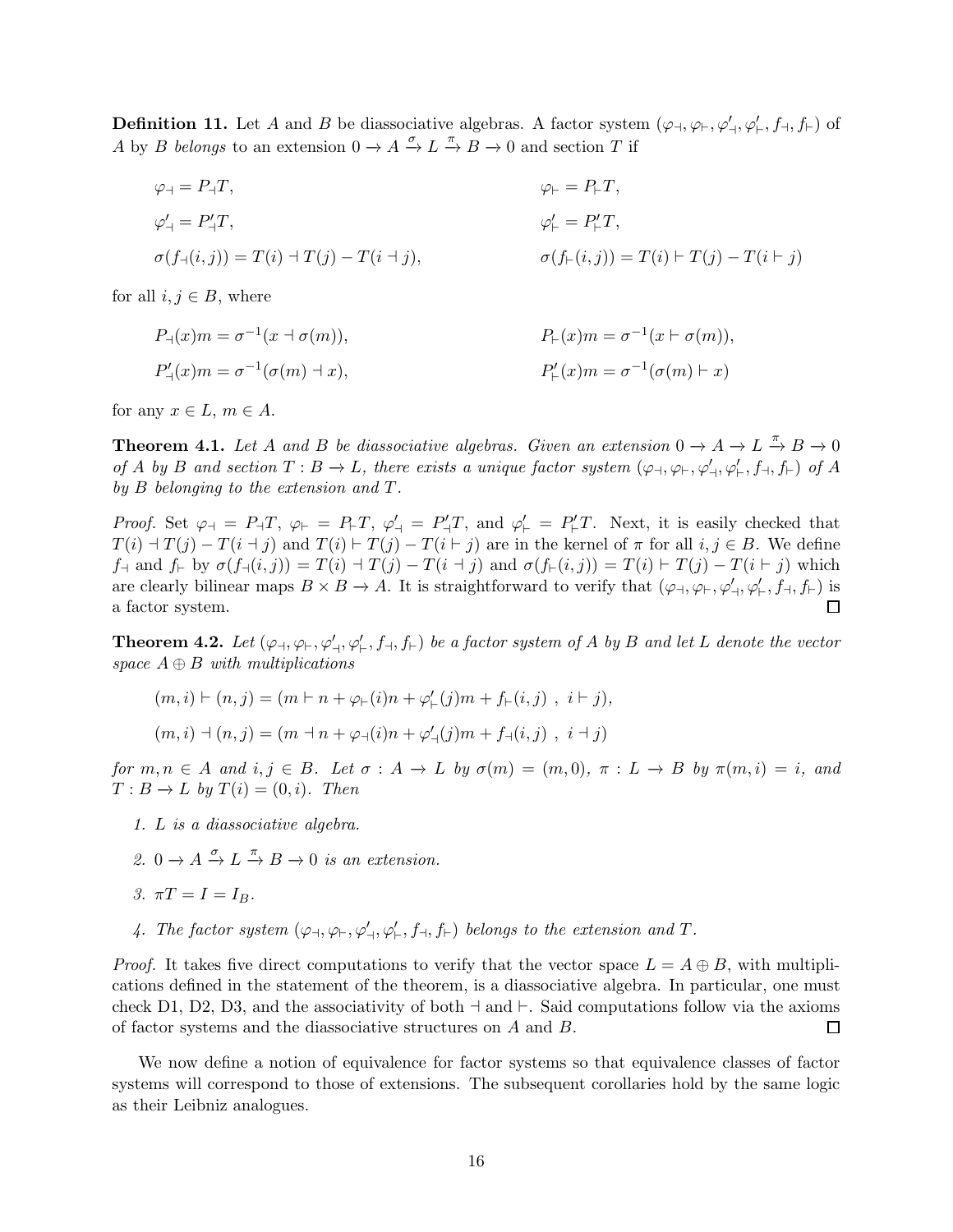**Definition 12.** Two factor systems  $(\varphi_{\dashv}, \varphi_{\vdash}, \varphi'_{\dashv}, \varphi'_{\vdash}, f_{\dashv}, f_{\vdash})$  and  $(\psi_{\dashv}, \psi_{\vdash}, \psi'_{\vdash}, \psi'_{\vdash}, g_{\dashv}, g_{\vdash})$  of A by B are *equivalent* if there exists a linear transformation  $E : B \to A$  such that

- 1.  $\psi_{\dashv}(i) = \varphi_{\dashv}(i) + \mathrm{ad}^{l}_{\dashv}(E(i)),$
- 2.  $\psi'_{\dashv}(i) = \varphi'_{\dashv}(i) + \mathrm{ad}^r_{\dashv}(E(i)),$
- 3.  $\psi_{\vdash}(i) = \varphi_{\vdash}(i) + \mathrm{ad}^l_{\vdash}(E(i)),$
- 4.  $\psi_{\vdash}'(i) = \varphi_{\vdash}'(i) + \mathrm{ad}^r_{\vdash}(E(i)),$
- 5.  $g_{\neg}(i,j) = f_{\neg}(i,j) + \varphi'_{\neg}(j)E(i) + \varphi_{\neg}(i)E(j) + E(i) \dashv E(j) E(i \dashv j),$

6. 
$$
g_{\vdash}(i,j) = f_{\vdash}(i,j) + \varphi_{\vdash}'(j)E(i) + \varphi_{\vdash}(i)E(j) + E(i) \vdash E(j) - E(i \vdash j)
$$

for all  $i, j \in B$  where  $ad^l_{\exists}(E(i))m = E(i) \dashv m$ ,  $ad^l_{\exists}(E(i))m = E(i) \vdash m$ ,  $ad^r_{\exists}(E(i))m = m \dashv E(i)$ , and  $\mathrm{ad}_{\vdash}^r(E(i))m = m \vdash E(i)$  for all  $m \in A$ .

**Theorem 4.3.** If the factor system  $(\varphi_{\dashv}, \varphi_{\vdash}, \varphi'_{\vdash}, f_{\dashv}, f_{\vdash})$  belongs to the extension  $0 \to A \stackrel{\sigma_1}{\longrightarrow}$  $L_1 \stackrel{\pi_1}{\longrightarrow} B \to 0$  and  $T_1$  and the factor system  $(\psi_{\dashv}, \psi_{\vdash}, \psi'_{\dashv}, \psi'_{\vdash}, g_{\dashv}, g_{\vdash})$  belongs to the extension  $0 \to$  $A \stackrel{\sigma_2}{\longrightarrow} L_2 \stackrel{\pi_2}{\longrightarrow} B \to 0$  and  $T_2$ , then the factor systems are equivalent if and only if the extensions are *equivalent.*

*Proof.* In the forward direction, one defines  $\tau$  in the same way as the Leibniz case and computes  $\tau(a + b) = \tau(a) + \tau(b)$  and  $\tau(a \vdash b) = \tau(a) \vdash \tau(b)$  via the axioms of equivalence for diassociative factor systems. In the other direction, one defines  $E(i) = n_i$  where  $\tau^{-1}T_2(i) = T_1(i) + \sigma_1(n_i)$ . There are six axioms to check when verifying that  $E$  is an equivalence of factor systems. Otherwise, the theorem follows by similar logic. □

<span id="page-16-0"></span>**Corollary 4.4.** Given an extension  $0 \to A \xrightarrow{\sigma} L \xrightarrow{\pi} B \to 0$ , let  $T_1 : B \to L$  and  $T_2 : B \to L$ *be linear maps such that*  $\pi T_1 = I_B = \pi T_2$ . Suppose also that  $(\varphi_{\dashv}, \varphi_{\vdash}, \varphi'_{\vdash}, f_{\vdash}, f_{\vdash})$  *is a factor*  $system \ of \ A \ by \ B \ which \ belongs \ to \ the \ extension \ and \ T_1, \ and \ (\psi_{\dashv}, \psi_{\vdash}, \psi'_{\vdash}, \psi'_{\vdash}, g_{\dashv}, g_{\vdash}) \ is \ a \ factor$  $system \ of \ A \ by \ B \ which \ belongs \ to \ the \ extension \ and \ T_2. \ Then \ (\varphi_{\dashv}, \varphi_{\vdash}, \varphi'_{\dashv}, \varphi'_{\vdash}, f_{\dashv}, f_{\vdash}) \ is \ equivalent$  $to (\psi_{\dashv}, \psi_{\vdash}', \psi'_{\vdash}, g_{\dashv}, g_{\vdash}).$ 

Corollary 4.5. *Equivalence of factor systems is an equivalence relation.*

<span id="page-16-1"></span>**Theorem 4.6.** If  $(\varphi_{\dashv}, \varphi_{\vdash}, \varphi'_{\vdash}, f_{\dashv}, f_{\vdash})$  *is a factor system of* A *by* B and E *is a linear trans* $for \textit{main from } B \textit{ to } A, \textit{then there exists a factor system } (\psi_{\dashv}, \psi_{\vdash}, \psi'_{\dashv}, \psi'_{\vdash}, g_{\dashv}, g_{\vdash}) \textit{ such that } E \textit{ is }$ *an equivalence between them. Furthermore, if* E *is an equivalence, then*  $(\psi_{\dashv}, \psi_{\vdash}, \psi'_{\dashv}, \psi'_{\vdash}, g_{\dashv}, g_{\vdash})$  *is unique.*

*Proof.* Define i.  $\psi_{\mathcal{A}}(i) = \varphi_{\mathcal{A}}(i) + \mathrm{ad}^{l}_{\mathcal{A}}(E(i)),$ ii.  $\psi_{\vdash}(i) = \varphi_{\vdash}(i) + \mathrm{ad}^l_{\vdash}(E(i)),$ iii.  $\psi'_{\dashv}(i) = \varphi'_{\dashv}(i) + \mathrm{ad}^r_{\dashv}(E(i)),$ iv.  $\psi'_{\vdash}(i) = \varphi'_{\vdash}(i) + \mathrm{ad}^r_{\vdash}(E(i)),$ v.  $g_{\dashv}(i,j) = f_{\dashv}(i,j) + \varphi'_{\dashv}(j)E(i) + \varphi_{\dashv}(i)E(j) + E(i) \dashv E(j) - E(i \dashv j),$ vi.  $g_{\vdash}(i,j) = f_{\vdash}(i,j) + \varphi'_{\vdash}(j)E(i) + \varphi_{\vdash}(i)E(j) + E(i) \vdash E(j) - E(i \vdash j)$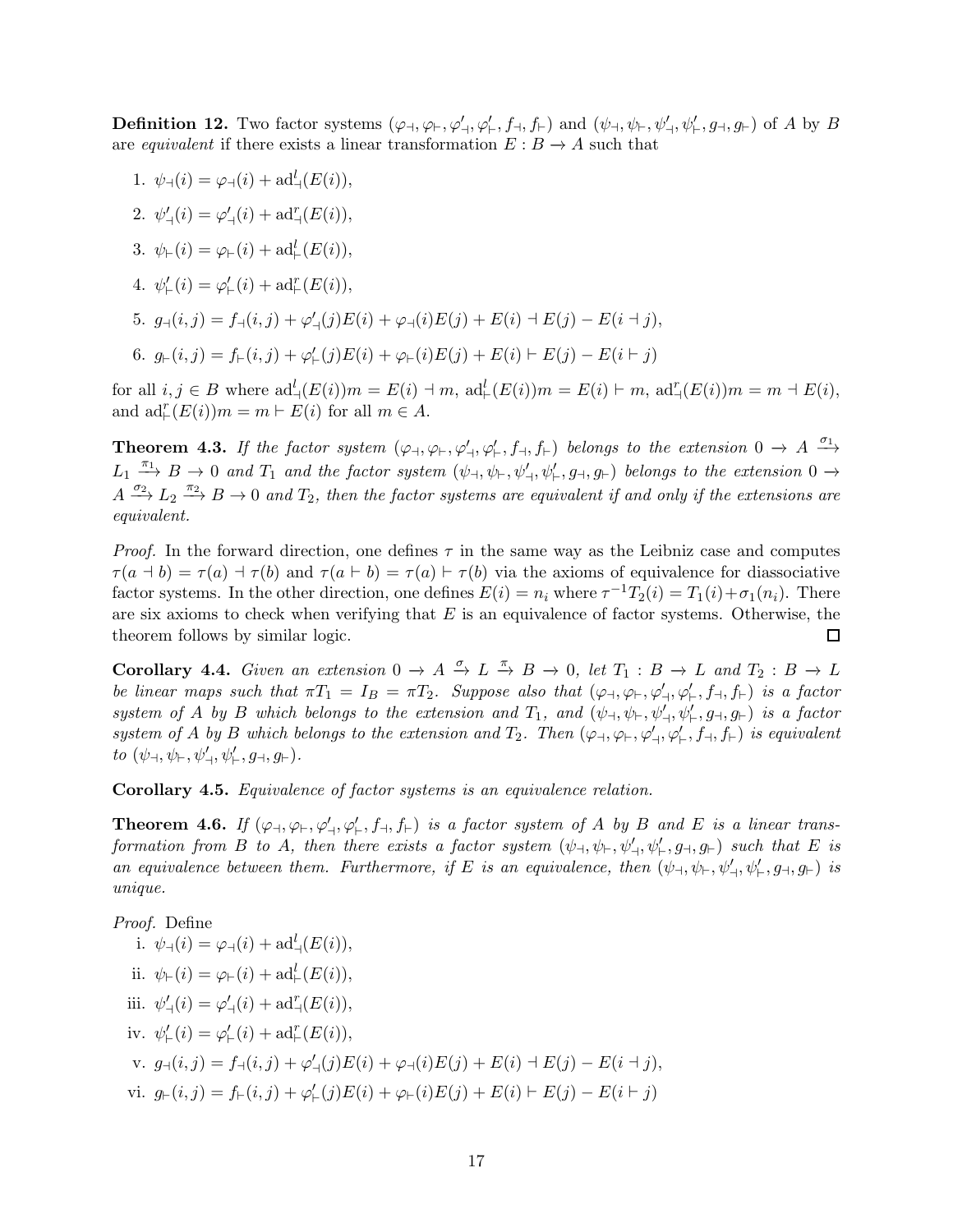for all  $i, j \in B$ . It is straightforward to verify that  $\psi_{\perp}, \psi_{\perp}, \psi'_{\perp}$ , and  $\psi'_{\perp}$  are linear transformations and that  $g_{\dashv}$  and  $g_{\vdash}$  are bilinear forms. One checks that  $(\psi_{\dashv}, \psi_{\vdash}, \psi'_{\vdash}, \psi'_{\vdash}, g_{\dashv}, g_{\vdash})$  is a factor system via the identities of  $(\varphi_{\neg}, \varphi_{\vdash}, \varphi'_{\vdash}, f_{\dashv}, f_{\vdash})$  and the axioms of diassociative algebras. By construction, the two factor systems are equivalent with  $E$  as their corresponding equivalence. It is straightforward to verify uniqueness.  $\Box$ 

<span id="page-17-0"></span>**Theorem 4.7.** Let  $(\varphi_{\neg}, \varphi_{\vdash}, \varphi'_{\vdash}, f_{\neg}, f_{\vdash})$  be a factor system of A by B. The following are equiv*alent:*

- *a.*  $(\varphi \dashv, \varphi \vdash, \varphi' \dashv, \varphi' \vdash, f \dashv, f \vdash)$  *splits*;
- $b.$   $(\varphi_{\dashv}, \varphi_{\vdash}, \varphi'_{\vdash}, f_{\vdash}, f_{\vdash})$  *is equivalent to some factor system*  $(\psi_{\dashv}, \psi_{\vdash}, \psi'_{\vdash}, \psi'_{\vdash}, g_{\dashv}, g_{\vdash})$  *such that*  $g_{\dashv} = 0$  *and*  $g_{\vdash} = 0$ *;*
- *c. there exists a linear transformation*  $E: B \to A$  *such that*

$$
f_{\dashv}(i,j) = -\varphi'_{\dashv}(j)E(i) - \varphi_{\dashv}(i)E(j) - E(i) + E(j) + E(i + j),
$$
  
\n
$$
f_{\vdash}(i,j) = -\varphi'_{\vdash}(j)E(i) - \varphi_{\vdash}(i)E(j) - E(i) + E(j) + E(i + j).
$$

*Proof.* (a.  $\implies$  b.) We know  $(\varphi_{\dashv}, \varphi_{\vdash}, \varphi'_{\vdash}, f_{\dashv}, f_{\vdash})$  belongs to a split extension  $0 \to A \xrightarrow{\sigma} L \xrightarrow{\pi}$  $B \to 0$ . By definition, there is an associated homomorphism  $T : B \to L$  such that  $\pi T = I_B$ . Hence there exists a factor system  $(\psi_{\dashv}, \psi_{\vdash}, \psi'_{\dashv}, \psi'_{\vdash}, g_{\dashv}, g_{\vdash})$  belonging to the extension and T which is equivalent to  $(\varphi_{\neg}, \varphi_{\vdash}, \varphi'_{\vdash}, f_{\vdash}, f_{\vdash})$  by Corollary [4.4.](#page-16-0) Since T is a homomorphism, we have  $g_{\dashv} = g_{\vdash} = 0.$ 

(b.  $\implies$  c.) Let  $E : B \to A$  be an equivalence of factor systems  $(\varphi_{\dashv}, \varphi_{\vdash}, \varphi'_{\dashv}, \varphi'_{\vdash}, f_{\vdash})$  and  $(\psi_{\dashv}, \psi_{\vdash}, \psi'_{\vdash}, g_{\dashv}, g_{\vdash})$  where  $g_{\dashv} = g_{\vdash} = 0$ . Then  $0 = g_{\dashv}(i, j) = f_{\dashv}(i, j) + \varphi'_{\dashv}(j)E(i) + \varphi_{\dashv}(i)E(j) +$  $E(i) \dashv E(j) - E(i \dashv j)$  and  $0 = g_{\vdash}(i, j) = f_{\vdash}(i, j) + \varphi'_{\vdash}(j)E(i) + \varphi_{\vdash}(i)E(j) + E(i) \vdash E(j) - E(i \vdash j)$ for all  $i, j \in B$  by the axioms of equivalence, which implies the desired equalities.

(c.  $\implies$  a.) Let E be as in c. By Theorem [4.6,](#page-16-1) E is an equivalence of  $(\varphi \dashv, \varphi \vdash, \varphi' \dashv, \varphi' \vdash, f \vdash, f \vdash)$  with another factor system  $(\psi_{\dashv}, \psi_{\vdash}, \psi'_{\vdash}, g_{\dashv}, g_{\vdash})$  which belongs to an extension  $0 \to A \xrightarrow{\sigma} L \xrightarrow{\pi} B \to 0$ and  $T: B \to L$ . One has  $g_{\neg}(i, j) = f_{\neg}(i, j) + \varphi'_{\neg}(j)E(i) + \varphi_{\neg}(i)E(j) + E(i) + E(j) - E(i + j) = 0$ and  $g_{\vdash}(i,j) = f_{\vdash}(i,j) + \varphi'_{\vdash}(j)E(i) + \varphi_{\vdash}(i)E(j) + E(i) \vdash E(j) - E(i \vdash j) = 0$  by assumption. Then, since  $\sigma(g(i, j)) = 0$  for all  $i, j \in B$ , the axioms of belonging imply that T is a homomorphism. Also, T is injective since  $\pi T = I_B$ . Hence the extension splits and, therefore, so does the original factor system.  $\Box$ 

Let A be an abelian diassociative algebra and let  $(\varphi_{\dashv}, \varphi_{\vdash}, \varphi'_{\dashv}, \varphi'_{\vdash}, f_{\vdash})$  be a factor system of A by B which is equivalent to another factor system  $(\psi_{\dashv}, \psi_{\vdash}, \psi'_{\vdash}, g_{\dashv}, g_{\vdash})$ . Since A is abelian, all adjoint operators on  $A$  are equal to zero. Thus, by the axioms of equivalence for factor systems,  $\varphi_{\dashv} = \psi_{\dashv}, \varphi'_{\dashv} = \psi'_{\dashv}, \text{ and } \varphi'_{\vdash} = \psi'_{\vdash}.$  We thus fix the first four maps of factor systems and narrow our focus to pairs of bilinear forms. Let  $\text{Fact}(B, A, \varphi_{\dashv}, \varphi_{\dashv}, \varphi'_{\dashv}, \varphi'_{\dashv})$  denote the set of all pairs  $(f_{\dashv}, f_{\vdash})$  such that  $(\varphi_{\dashv}, \varphi_{\vdash}, \varphi'_{\vdash}, f_{\dashv}, f_{\vdash})$  is a factor system and let  $\mathscr{T}(B, A, \varphi_{\dashv}, \varphi_{\vdash}, \varphi'_{\vdash}, \varphi'_{\vdash})$  denote the set of all pairs  $(f_\dashv, f_\vdash)$  such that  $(\varphi_\dashv, \varphi_\vdash, \varphi_\vdash', f_\dashv, f_\vdash)$  is a split factor system. For ease of notation, let  $\varphi$  denote the fixed tuple  $(\varphi_{\dashv}, \varphi_{\vdash}, \varphi'_{\dashv}, \varphi'_{\vdash})$  and let

$$
(\varphi,f_\dashv,f_\vdash)
$$

denote the factor system  $(\varphi \dashv, \varphi \vdash, \varphi' \dashv, \varphi' \vdash, f \vdash, f \vdash)$ . We abbreviate the previous sets by Fact<sub> $\varphi$ </sub> and  $\mathscr{T}_{\varphi}$ respectively and denote by

$$
\operatorname{Ext}(B, A, \varphi_{\dashv}, \varphi_{\vdash}, \varphi'_{\dashv}, \varphi'_{\vdash})
$$

the set of equivalence classes  $\text{Fact}_{\varphi}/\mathscr{T}_{\varphi}$ . For the rest of this section, we assume A is abelian.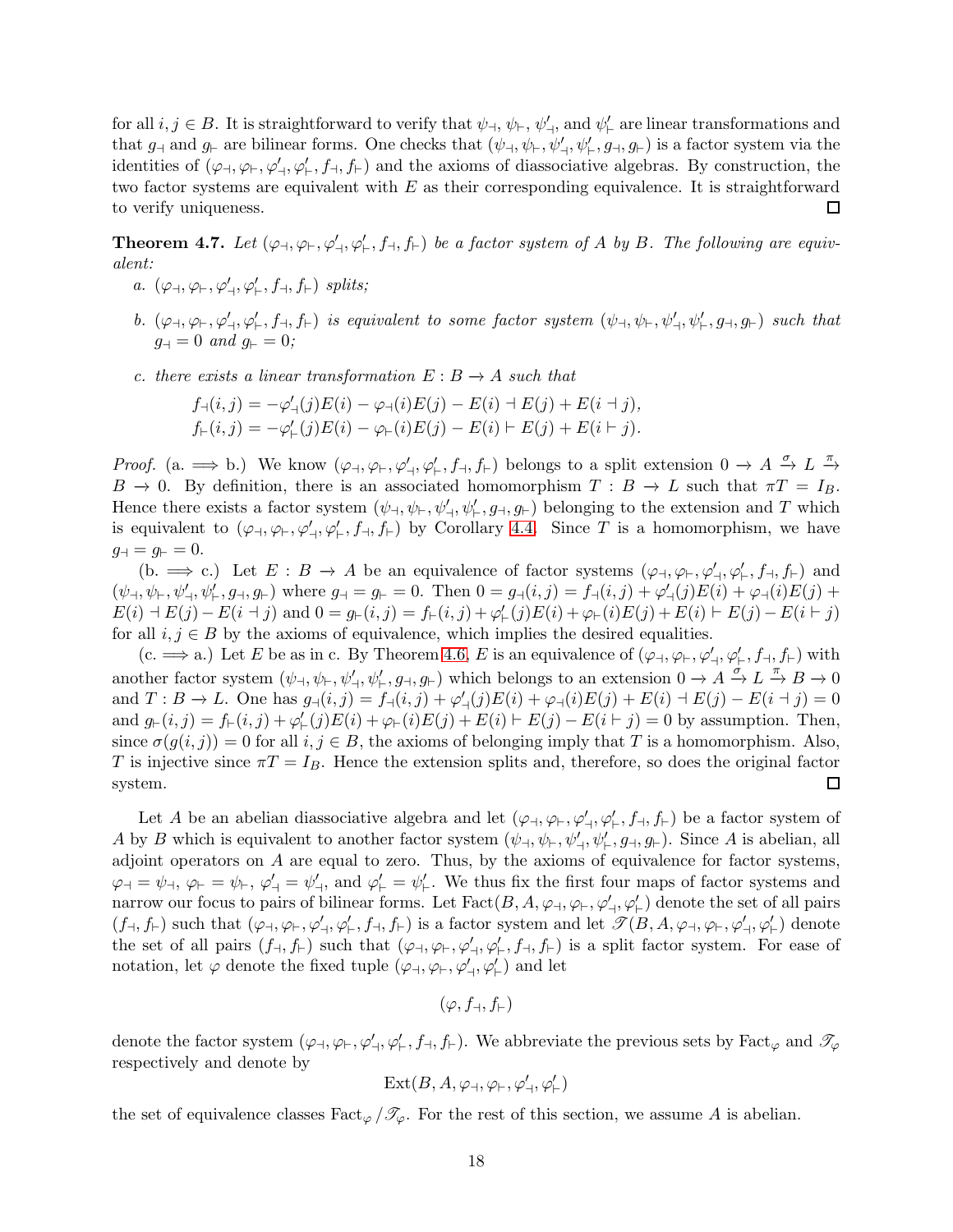<span id="page-18-0"></span>Theorem 4.8. *If* A *is abelian, then*

- 1. Fact $(B, A, \varphi_{\dashv}, \varphi_{\dashv}', \varphi_{\vdash}')$  *is an abelian diassociative algebra,*
- 2.  $\mathscr{T}(B, A, \varphi_{\dashv}, \varphi_{\vdash}, \varphi'_{\vdash})$  *is an ideal in*  $Fact(B, A, \varphi_{\dashv}, \varphi_{\vdash}, \varphi'_{\vdash}, \varphi'_{\vdash})$ ,
- *3. factor systems*  $(\varphi_{\dashv}, \varphi_{\vdash}, \varphi_{\vdash}^{\prime}, f_{\dashv}, f_{\vdash})$  *and*  $(\varphi_{\dashv}, \varphi_{\vdash}, \varphi_{\vdash}^{\prime}, \varphi_{\vdash}^{\prime}, g_{\vdash})$  *are equivalent if and only if*  $(f_{\neg}, f_{\vdash})$  *and*  $(g_{\neg}, g_{\vdash})$  *are in the same coset of* Fact<sub> $\varphi$ </sub> *relative to*  $\mathscr{T}_{\varphi}$ *,*
- *4. the quotient diassociative algebra*  $\text{Ext}(B, A, \varphi_{\perp}, \varphi_{\vdash}, \varphi'_{\vdash}, \varphi'_{\vdash})$  *is in one-to-one correspondence with the set of equivalence classes of extensions to which*  $\varphi$ <sup>-1</sup>,  $\varphi$ <sup>-1</sup>,  $\varphi'$ <sub>-1</sub>, and  $\varphi'$ <sub>1</sub> belong.

*Proof.* For  $(f_\dashv, f_\vdash)$  and  $(g_\dashv, g_\vdash)$  in Fact<sub> $\varphi$ </sub>, one verifies  $(f_\dashv -cg_\dashv, f_\vdash - cg_\vdash) \in \text{Fact}_{\varphi}$  via the axioms of the factor systems  $(\varphi, f_{\dashv}, f_{\vdash})$  and  $(\varphi, g_{\dashv}, g_{\vdash})$  and the fact that multiplication in A is trivial. For the second statement, it suffices to verify that  $\mathcal{T}_{\varphi}$  is a subspace. Consider elements  $(f_{\dashv}, f_{\vdash})$  and  $(g_{\dashv}, g_{\vdash})$  in  $\mathscr{T}_{\varphi}$ , which form split factor systems  $(\varphi, f_{\dashv}, f_{\vdash})$  and  $(\varphi, g_{\dashv}, g_{\vdash})$  respectively. By Theorem [4.7,](#page-17-0) there exist linear transformations  $E_f, E_g : B \to A$  such that

$$
f_{\neg}(i,j) = -\varphi'_{\neg}(j)E_f(i) - \varphi_{\neg}(i)E_f(j) - E_f(i) + E_f(j) + E_f(i + j),
$$
  
\n
$$
f_{\neg}(i,j) = -\varphi'_{\neg}(j)E_f(i) - \varphi_{\neg}(i)E_f(j) - E_f(i) + E_f(j) + E_f(i + j),
$$

and

$$
g_{\neg}(i,j) = -\varphi'_{\neg}(j)E_g(i) - \varphi_{\neg}(i)E_g(j) - E_g(i) + E_g(j) + E_g(i + j),
$$
  

$$
g_{\vdash}(i,j) = -\varphi'_{\vdash}(j)E_g(i) - \varphi_{\vdash}(i)E_g(j) - E_g(i) + E_g(j) + E_g(i + j).
$$

Letting  $E = E_f - cE_g$ , one has

$$
(f_{+} - cg_{+})(i, j) = -\varphi'_{+}(j)E(i) - \varphi_{+}(i)E(j) - E(i) + E(j) + E(i + j),
$$
  

$$
(f_{+} - cg_{+})(i, j) = -\varphi'_{+}(j)E(i) - \varphi_{+}(i)E(j) - E(i) + E(j) + E(i + j)
$$

which implies that  $(\varphi, f_{\dashv} - cg_{\dashv}, f_{\vdash} - cg_{\vdash})$  splits. For the third statement, one observes that the last two axioms of equivalence for factor systems hold if and only if the third condition of Theorem [4.7](#page-17-0) holds for the factor system  $(\varphi, f_{\dashv} - g_{\dashv}, f_{\vdash} - g_{\vdash})$ . Since A is abelian, adjoint operators on A are trivial. The final statement holds as in the Leibniz analogue.  $\Box$ 

<span id="page-18-1"></span>**Theorem 4.9.**  $(\varphi_{\dashv}, \varphi_{\vdash}, \varphi'_{\dashv}, \varphi'_{\dashv}, f_{\vdash})$  *is central if and only if*  $\varphi_{\dashv}, \varphi_{\vdash}, \varphi'_{\vdash}, \varphi'_{\vdash} = 0$ .

*Proof.* By Theorem [4.2,](#page-15-0) the factor system belongs to an extension  $0 \to A \to L \to B \to 0$  which is central if and only if  $(m, i)$   $\neg (n, 0) = (n, 0)$   $\neg (m, i) = (m, i)$   $\neg (n, 0) = (n, 0)$   $\neg (n, 0) = (n, 0)$  for all  $m, n \in A$  and  $i \in B$ . But this happens if and only if  $\varphi_{\dashv}, \varphi_{\vdash}, \varphi'_{\vdash}, \varphi'_{\vdash} = 0$ . □

Theorem 4.10. *The classes of central extensions of* A *by* B *form a diassociative algebra, denoted*  $Cext(B, A)$ .

*Proof.* By Theorem [4.8](#page-18-0) and Theorem [4.9,](#page-18-1) said classes form a diassociative algebra  $Cext(B, A) :=$  $\Box$  $Ext(B, A, 0, 0, 0, 0).$ 

**Theorem 4.11.** Let A and B be abelian diassociative algebras and let  $(\varphi, f_{\dashv}, f_{\vdash})$  be a central factor *system of* A *by* B. Then  $(\varphi, f_{\dashv}, f_{\vdash})$  *belongs to an abelian extension if and only if*  $f_{\dashv} = 0$  *and*  $f_{\vdash} = 0$ *.* 

*Proof.* Since  $(\varphi, f_{\dashv}, f_{\vdash})$  is central, we know all  $\varphi$  maps are zero. In the forward direction,  $(\varphi, f_{\dashv}, f_{\vdash})$ belongs to an abelian extension  $0 \to A \to L \to B \to 0$  and section T. Since L and B are both abelian, one has  $\sigma(f_{\neg}(i,j)) = T(i) \perp T(j) - T(i + j) = 0$  and  $\sigma(f_{\neg}(i,j)) = T(i) \perp T(j) - T(i + j) = 0$ for all  $i, j \in B$ . Conversely, if  $f_{\dashv}$  and  $f_{\vdash}$  are trivial, then the construction of L in Theorem [4.2](#page-15-0) has trivial multiplications. 囗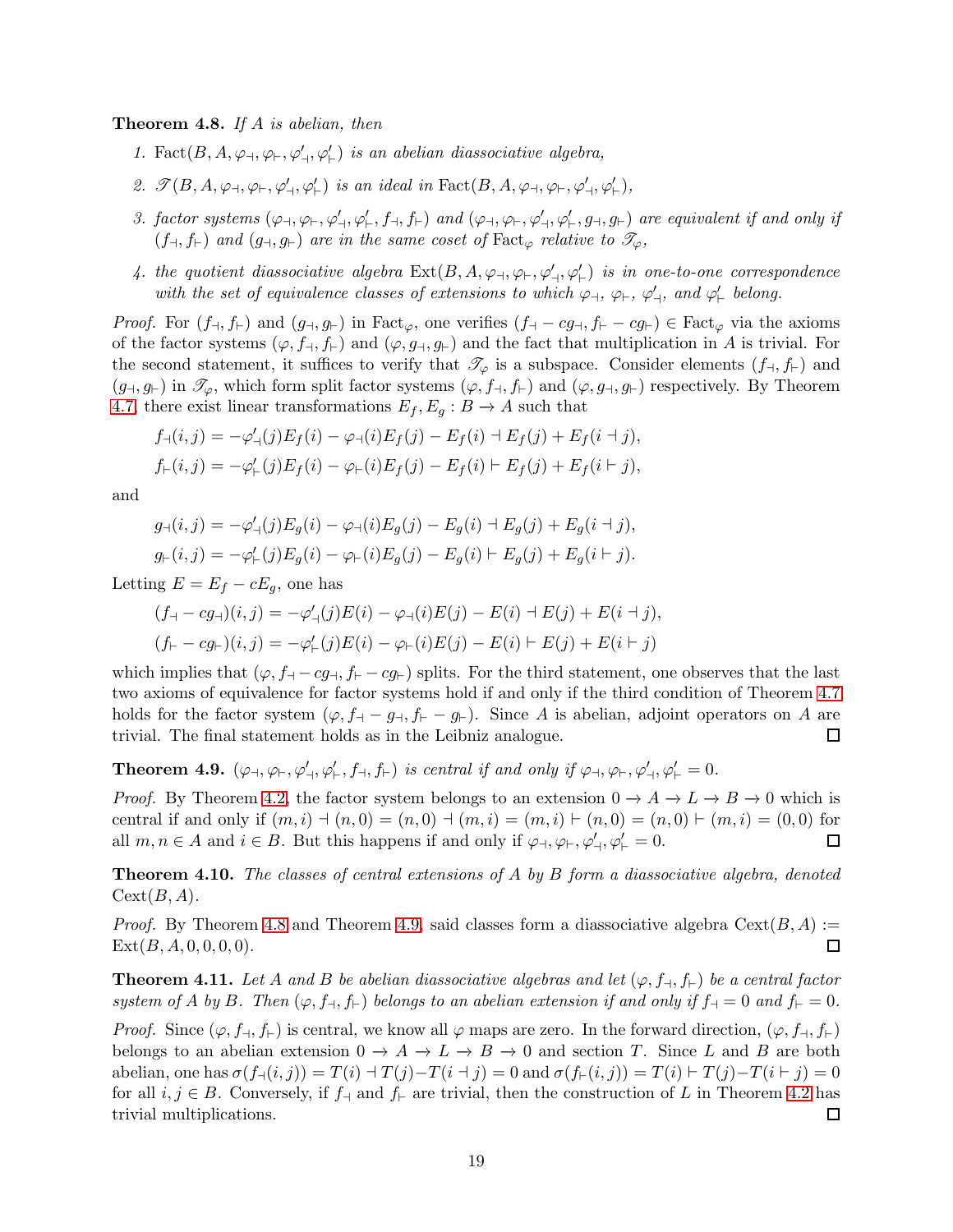### <span id="page-19-0"></span>5 Factor Systems of Dendriform Algebras

The dendriform versions of these results follow by the same logic as the diassociative case with the substitutions of  $\langle$  and  $\rangle$  for multiplications  $\neg$  and  $\vdash$  respectively. We note again that Zinbiel algebras are a special case of dendriform algebras, and the identities of factor systems condense along these lines.

Definition 13. Let A and B be dendriform algebras. A *factor system* of A by B is a tuple  $(\varphi_{\leq},\varphi_{>},\varphi'_{\leq},\varphi'_{>},f_{\leq},f_{>})$  of maps such that  $\varphi_{\leq},\varphi_{>},\varphi'_{\leq},\varphi'_{>}:B\to\mathscr{L}(A)$  are linear,  $f_{\leq},f_{>}:B\times B\to\mathscr{L}(A)$ A are bilinear, and the following three sets of identities are satisfied for all  $m, n, p \in A$  and  $i, j, k \in B$ :

- 1. Those resembling E1:
	- (a)  $(\varphi_{<} (i)n) < p = \varphi_{<} (i)(n < p) + \varphi_{<} (i)(n > p)$ (b)  $(\varphi'_<(j)m) < p = m < (\varphi_<(j)p) + m < (\varphi_>(j)p)$ (c)  $f_<(i, j) < p + \varphi_<(i < j)p = \varphi_<(i)(\varphi_>(j)p) + \varphi_<(i)(\varphi_>(j)p)$ (d)  $\varphi'_{<}(k)(m < n) = m < (\varphi'_{<}(k)n) + m < (\varphi'_{>}(k)n)$ (e)  $\varphi'_{<}(k)(\varphi_{<}(i)n) = \varphi_{<}(i)(\varphi'_{<}(k)n) + \varphi_{<}(i)(\varphi'_{>}(k)n)$ (f)  $\varphi'_{<} (k)(\varphi'_{<} (j)m) = m < f_{<} (j,k) + \varphi'_{<} (j < k)m + m < f_{>} (j,k) + \varphi'_{<} (j > k)m$ (g)  $\varphi'_{<} (k) f_{<} (i,j) + f_{<} (i < j,k) = \varphi_{<} (i) f_{<} (j,k) + f_{<} (i,j < k) + \varphi_{<} (i) f_{>} (j,k) + f_{<} (i,j > k)$

#### 2. Those resembling E2:

(a)  $(\varphi_{>}(i)n) < p = \varphi_{>}(i)(n < p)$ (b)  $(\varphi'_>(j)m) < p = m > (\varphi_<(j)p)$ (c)  $f_>(i, j) < p + \varphi_<(i > j)p = \varphi_>(i)(\varphi_<(j)p)$ (d)  $\varphi'_{<}(k)(m > n) = m > (\varphi'_{<}(k)n)$ (e)  $\varphi'_{<} (k)(\varphi_{>} (i)n) = \varphi_{>} (i)(\varphi'_{<} (k)n)$ (f)  $\varphi'_{<}(k)(\varphi'_{>}(j)m) = \varphi'_{>}(j < k)m + m > f_{<}(j, k)$ (g)  $\varphi'_{<} (k) f_{>} (i, j) + f_{<} (i > j, k) = \varphi_{>} (i) f_{<} (j, k) + f_{>} (i, j < k)$ 

3. Those resembling E3:

(a) 
$$
(\varphi_{<};(i)n) > p + (\varphi_{>};(i)n) > p = \varphi_{>}(i)(n > p)
$$
  
\n(b)  $(\varphi'_{<};(j)m) > p + (\varphi'_{>};(j)m) > p = m > (\varphi_{>};(j)p)$   
\n(c)  $f_{<(i,j)} > p + \varphi_{>(i < j)p + f_{>(i,j)} > p + \varphi_{>(i > j)p = \varphi_{>(i)(\varphi_{>(j)p)}$   
\n(d)  $\varphi'_{>(k)(m < n) + \varphi'_{>(k)(m > n) = m > (\varphi'_{>(k)n)}$   
\n(e)  $\varphi'_{>(k)(\varphi_{<(i)n) + \varphi'_{>(k)(\varphi_{>(i)m) = \varphi_{>(i)(\varphi'_{>(k)n)}$   
\n(f)  $\varphi'_{>(k)(\varphi'_{<(j)m) + \varphi'_{>(k)(\varphi'_{>(j)m) = m > f_{>(j,k) + \varphi'_{>(j > k)m}}{(g) \varphi'_{>(k)f_{<(i,j) + f_{>(i < j,k) + \varphi'_{>(k)f_{>(i,j) + f_{>(i > j,k) = \varphi_{>(i)f_{>(j,k) + f_{>(i,j > k)}}$ 

Definition 14. Let A and B be Zinbiel algebras. A *factor system* of A by B is a tuple of maps  $(\varphi, \varphi', f)$  where  $\varphi, \varphi' : B \to \mathscr{L}(A)$  are linear,  $f : B \times B \to A$  is bilinear, and

1. 
$$
(\varphi(i)n)p = \varphi(i)(np) + \varphi(i)(pn)
$$
  
2.  $(\varphi'(j)m)p = m(\varphi(j)p) + m(\varphi'(j)p)$ 

- 3.  $\varphi'(k)(mn) = m(\varphi(k)n) + m(\varphi'(k)n)$
- 4.  $f(i, j)p + \varphi(ij)p = \varphi(i)(\varphi(j)p) + \varphi(i)(\varphi'(j)p)$
- 5.  $\varphi'(k)(\varphi(i)n) = \varphi(i)(\varphi(k)n) + \varphi(i)(\varphi'(k)n)$
- 6.  $\varphi'(k)(\varphi'(j)m) = mf(j,k) + mf(k,j) + \varphi'(jk)m + \varphi'(kj)m$
- 7.  $\varphi'(k) f(i, j) + f(ij, k) = \varphi(i) f(j, k) + \varphi(i) f(k, j) + f(i, jk) + f(i, kj)$

are satisfied for all  $m, n, p \in A$  and  $i, j, k \in B$ .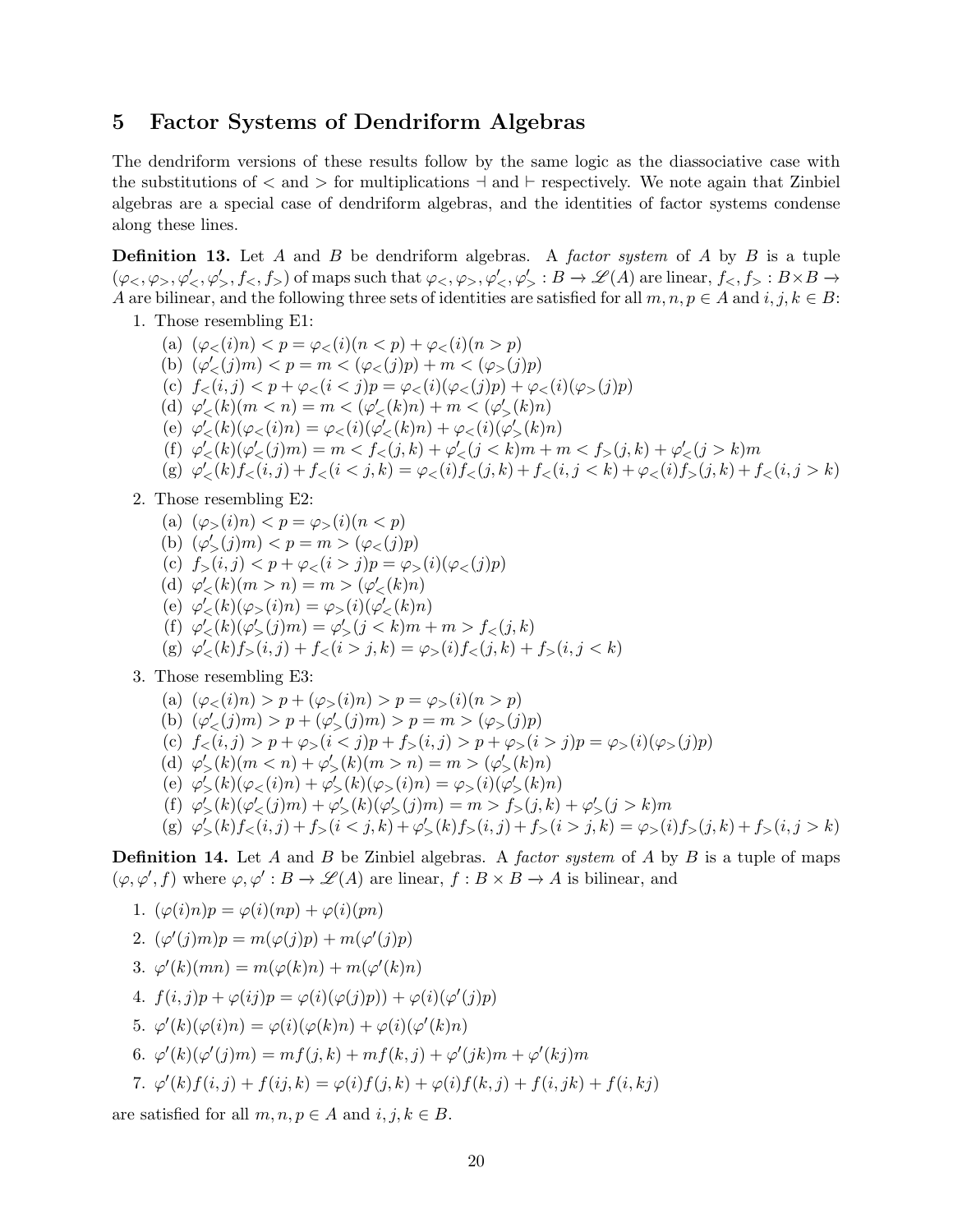### <span id="page-20-0"></span>6 Cohomology

Given a central extension  $0 \to A \to L \to B \to 0$  of A by B, the general construction of cohomology for Leibniz algebras begins with the set  $\mathcal{C}^n(B, A)$  of *n*-linear maps  $f : B \times \cdots \times B \to A$ . Elements of  $\mathcal{C}^n(B,A) = \text{Mult}(B \times \cdots \times B,A) \cong \text{Hom}_{\mathbb{F}}(B^{\otimes n},A)$  are called *n*-cochains. The usual Leibniz coboundary map  $d^n : \mathcal{C}^n(B, A) \to \mathcal{C}^{n+1}(B, A)$  simplifies (in the central case) to:

$$
(dn f)(x1,...,xn+1) = \sum_{1 \leq i < j \leq n+1} (-1)^{i} f(x_1,...,\hat{x}_i,...,x_{j-1},x_i x_j,x_{j+1},...,x_{n+1})
$$

for  $f \in \mathcal{C}^n(B, A)$ . Note specifically that  $(d^2 f)(x, y, z) = -f(xy, z) + f(x, yz) - f(y, xz)$ . We denote by  $\mathcal{Z}^n(B, A)$  the set of all  $f \in \mathcal{C}^n(B, A)$  such that  $d^n f = 0$  (*n-cocycles*) and by  $\mathcal{B}^n(B, A)$  the set of all  $f \in \mathcal{C}^n(B, A)$  such that  $d^{n-1}E = f$  for some  $E \in \mathcal{C}^{n-1}(B, A)$  (*n*-coboundaries). It is well known that  $d^n \circ d^{n-1} = 0$  and thus  $\mathcal{B}^n(B, A) \subseteq \mathcal{Z}^n(B, A)$ . Therefore  $\mathcal{H}^n(B, A) = \mathcal{Z}^n(B, A)/\mathcal{B}^n(B, A)$ is the *nth cohomology group*. In particular,  $\mathcal{H}^2(B, A)$  arises from our theory of extensions and factor systems. First recall Theorem [3.8](#page-12-1) and the construction  $Fact(B, A, 0, 0)$ . Given a central extension  $0 \to A \to L \to B \to 0$ , the axioms of the corresponding factor systems become trivial except for the seventh one, which reduces to  $f(i, jk) = f(ij, k) + f(j, ik)$ , the 2-cocycle identity for Leibniz algebras. Thus Fact( $B, A, 0, 0$ ) is the set of all bilinear maps  $f : B \times B \to A$  such that  $d^2f = 0$ . By Theorem [3.7,](#page-11-1)  $\mathcal{P}(B, A, 0, 0)$  is the set of all bilinear  $f : B \times B \to A$  such that  $f(i, j) = -E(ij)$  for some linear transformation  $E : B \to A$ . These sets are thereby the 2-cocycles and 2-coboundaries of our cohomology respectively. In other words,  $\mathcal{Z}^2(B,A) = \text{Fact}(B,A,0,0)$ and  $\mathcal{B}^2(B,A) = \mathcal{F}(B,A,0,0)$ . Thus Cext $(B,A)$  is the second cohomology group  $\mathcal{H}^2(B,A)$ . We refer the reader to Loday's [8] for constructions of (co)homology in the diassociative and dendriform settings.

In conclusion, each set of 2-cocycle identities is the central simplification of the identities for factor systems. The following table lists these identities for each  $\mathscr P$  algebra, as well as the total numbers  $\mu(\mathscr{P})$  of factor system identities. By construction, each cocycle formulation resembles the defining identities of the corresponding  $\mathscr P$  structure.

| P             | $\mu(\mathscr{P})$ | 2-cocycle form             | 2-cocycle Identities                                    |
|---------------|--------------------|----------------------------|---------------------------------------------------------|
| Associative   |                    |                            | $f(ij,k) = f(i, jk)$                                    |
| Leibniz       |                    |                            | $f(i, jk) = f(ij, k) + f(j, ik)$                        |
| Zinbiel       | 7                  |                            | $f(ij,k) = f(i, jk) + f(i, kj)$                         |
| Diassociative | 35                 | $(f_{\dashv}, f_{\vdash})$ | $f_{\dashv}(i, j \dashv k) = f_{\dashv}(i, j \vdash k)$ |
|               |                    |                            | $f_{\dashv}(i \vdash j,k) = f_{\vdash}(i,j \dashv k)$   |
|               |                    |                            | $f_{\vdash}(i \dashv j, k) = f_{\vdash}(i \vdash j, k)$ |
|               |                    |                            | $f_{\dashv}(i, j \dashv k) = f_{\dashv}(i \dashv j, k)$ |
|               |                    |                            | $f_{\vdash}(i, j \vdash k) = f_{\vdash}(i \vdash j, k)$ |
| Dendriform    | 21                 | $(f_<, f_>)$               | $f_<(i < j, k) = f_<(i, j < k) + f_>(i, j > k)$         |
|               |                    |                            | $f_<(i>j,k)=f_>(i,j < k)$                               |
|               |                    |                            | $f_>(i < j, k) + f_>(i > j, k) = f_>(i, j > k)$         |
| Lie           | 3                  |                            | $f(i, j) = -f(j, i)$                                    |
|               |                    |                            | $f([i,j],k) + f([j,k],i) + f([k,i],j) = 0$              |
| Commutative   | $\overline{4}$     |                            | $f(i, j) = f(j, i)$                                     |
|               |                    |                            | $f(ij,k) = f(i, jk)$                                    |